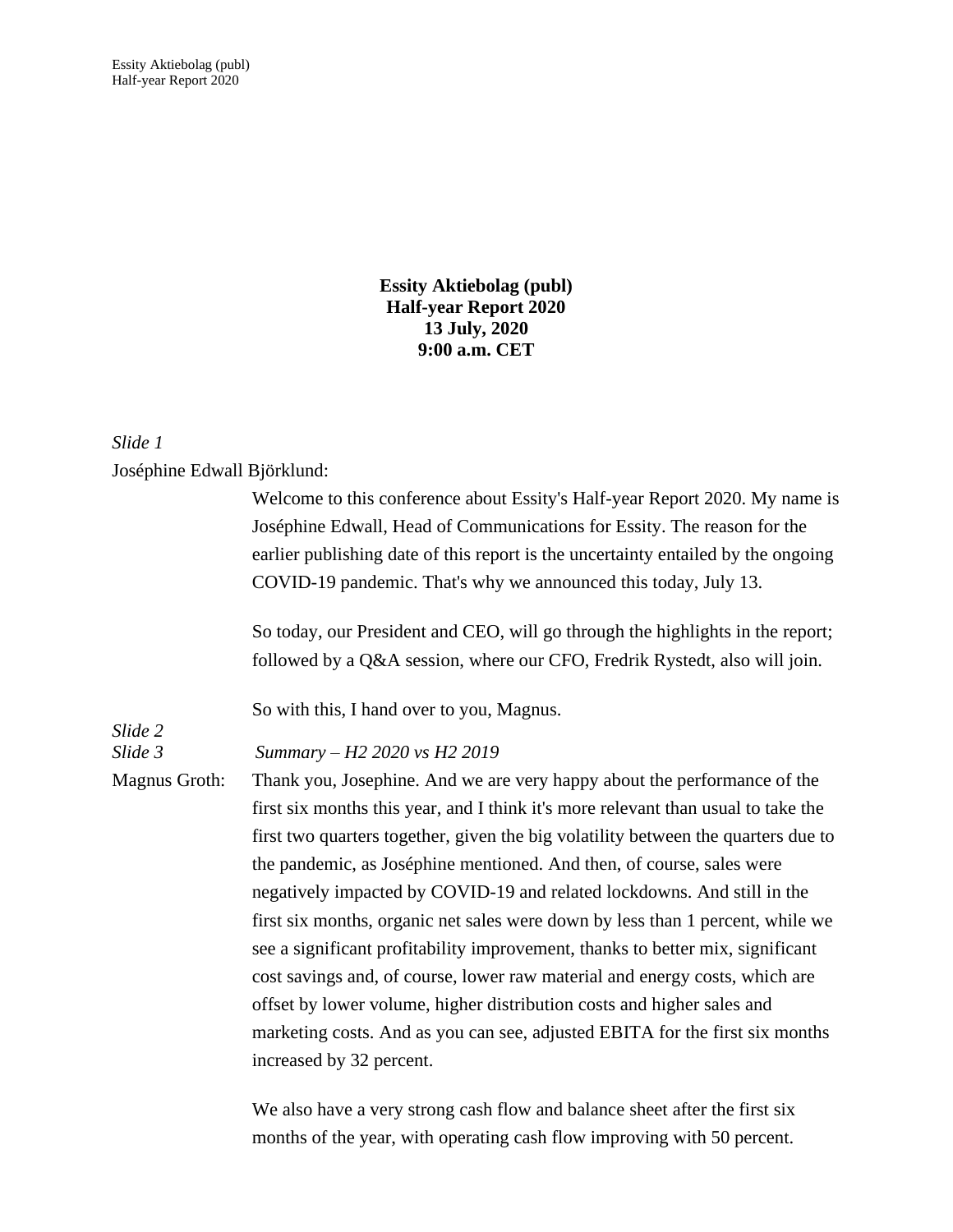#### *Slide 4 Summary – Q2 2020 vs Q2 2019*

Moving then to the second quarter, the theme of today's press conference. We also had a strong underlying business performance in a very challenging and volatile environment. Sales were down 9.3 percent, impacted by COVID-19 related lockdowns, which had a bigger impact in the second quarter and added to that also destocking and to a smaller extent, slightly lower consumption in some categories also have a temporary nature. So all of these are, of course, of a temporary nature.

In spite of this, adjusted EBITA improved by 170 basis points to 13.3 percent, and we're also happy in these volatile times to see increased market shares in many markets. It's difficult even for us to foresee and predict the growth month-over-month and quarter-over-quarter, and that makes it even more important to focus on the relative game on gaining market shares, and of course, also to be in the right and growing channels, which is very much the online channel, which is the fastest-growing channel. And of course, we've seen this not only in our categories, but in many areas. And year-over-year, our online sales increased with 350 basis points, so that they are now 14 percent of sales. And in spite of the uncertainty, we continue with our strong innovation pipeline. We have a number of launches that I will get back to in a second.

And also worthwhile noting is that operating cash flow remains very strong, SEK 4.3bn, up 17 percent compared to the same quarter last year.

## *Slide 5 Positive Long-term Development*

And we have a very positive long-term development. And again, this is a reason to look at the first six months together rather than individual quarters. But even though, as you can see here, we had significantly lower sales, 9.3 percent. We continue to have one of the highest EBITA margins. We've had at 13.3 percent, significantly higher than the same quarter last year and one of our best margins, and we'll get back to this. But of course, this is due to lower raw material costs, but also a very strong cost consciousness throughout the organization and a strong price and mix.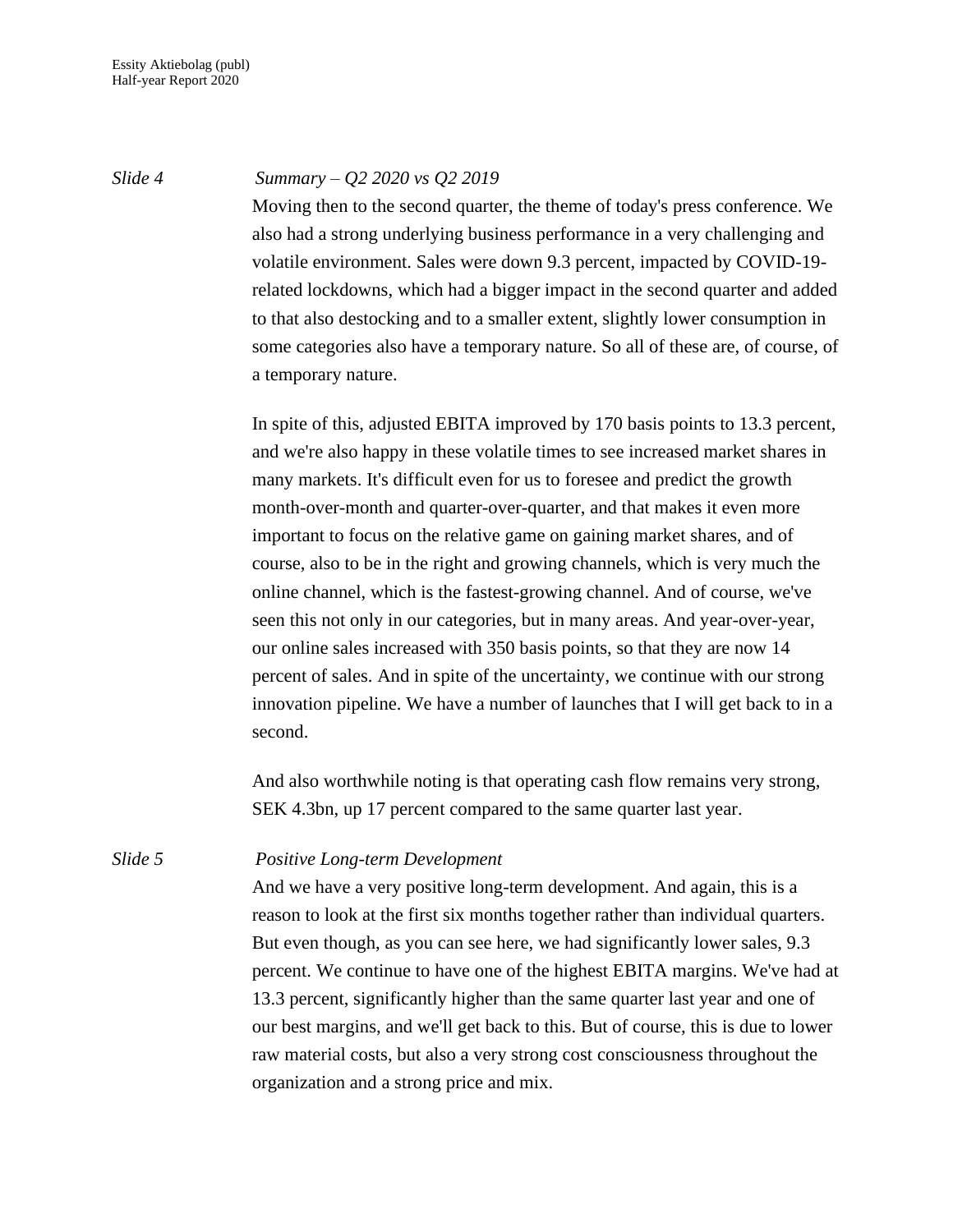*Slide 6 Strengthened Market Shares and Brands* I mentioned the importance of winning in the markets in uncertain times. And some of you remember this picture from the Capital Markets Day a few years ago. And we continue to see a positive development in the past six months and also long term. Overall, looking at our entire sales, we have number one or number two positions in around 90 percent of our branded sales, and that's both B2B and B2C. Moving then to retail, so B2C. We have specifically improved market shares in over 60 percent of these market positions in the last six months. And it's only really in retail or in the consumer part of our business where we can measure and follow market shares on these shorter time horizons. Looking at the entire portfolio, again, we have improved our market positions in around 60 percent of our market positions in the past three years. And for those of you who remember this number from the Capital Markets Day a few years ago, it stated 50 percent. So we have improved our overall market positions. And it's also important to note that we have very strong market shares in many of these positions. *Slide 7 Net Sales – Q2 2020 vs Q2 2019* Back to the numbers, the net sales waterfall, organic net sales down with 9.3 percent. All of this is volume, partly offset then by price and mix. And we have positive price/mix everywhere, except for Consumer Tissue where we have negative price. And volume, as we will see later, is mostly negative then in Professional Hygiene, which was significantly impacted; and also in Medical in Personal Care. We have a small positive contribution from the acquisition of the medical company, ABIGO, in the first half of the year and still a small negative impact from the divestment of our Turkish joint venture. *Slide 8 Adjusted EBITA Margin – Q2 2020 vs Q2 2019* The adjusted EBITA margin development compared to second quarter last year improved by 170 basis points. And we had a big improvement in gross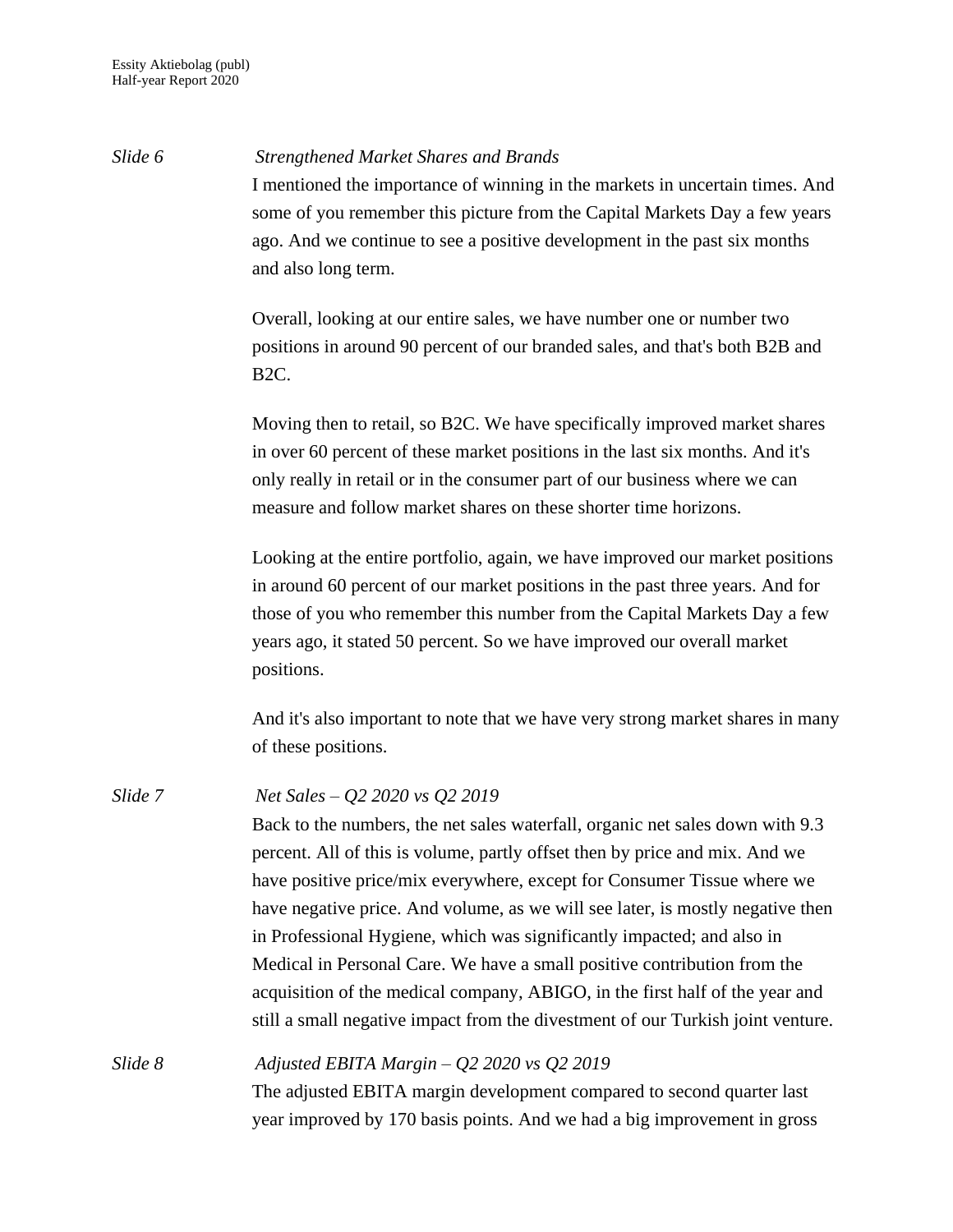margin of 320 basis points, where the largest contribution comes from improved and lower raw material and energy cost with 510 basis points. However, even in this lower volume environment that we're in currently or was in, in the second quarter, we saw COGS savings of SEK 127m, which we are very happy and proud about. So altogether for the year, we're now at SEK 387m. So getting close to the ambition that we have for the full year to be between SEK 500m and SEK 1bn. So strong underlying COGS savings even in these times. And the positive impacts are offset then by lower fixed cost absorption to a large extent, and also higher distribution costs.

A&P, slightly higher as a percent of sales, but actually, in absolute terms, A&P is unchanged. So this is all due to the lower sales, while SG&A is actually lower in absolute terms due to cost savings or thanks to cost savings, but again, negative percentage-wise in relation to sales.

### *Slide 9 Raw Material Development*

Raw materials, where we always give an update on the coming quarter, and we don't expect any big swings. However, comparing then our – the outlook that we have for the third quarter compared to the third quarter last year, we expect that Personal Care and Consumer Tissue to have lower costs for raw materials, whilst we expect stable cost for Professional Hygiene. Sequentially, we expect slightly higher costs for Personal Care and Consumer Tissue, and again, stable costs for Professional Hygiene.

### *Slide 10 COVID-19 – Top priorities*

And even though we saw some slight improvements in several categories in June, we are still in the COVID-19 pandemic, and we are sticking to our three top priorities, which we are executing in a very distributed and decentralized way because of the huge differences between different categories and markets, countries and the local circumstances. We stick to these three priorities, which have served us extremely well. And we've just finalized a big pulse survey or employee survey among our office workers, our colleagues working in sales and marketing, R&D and administration and so on. Over 10,000 interviews and happy to see that our colleagues are highly engaged, highly motivated. They feel that the company is caring for them, and they are very much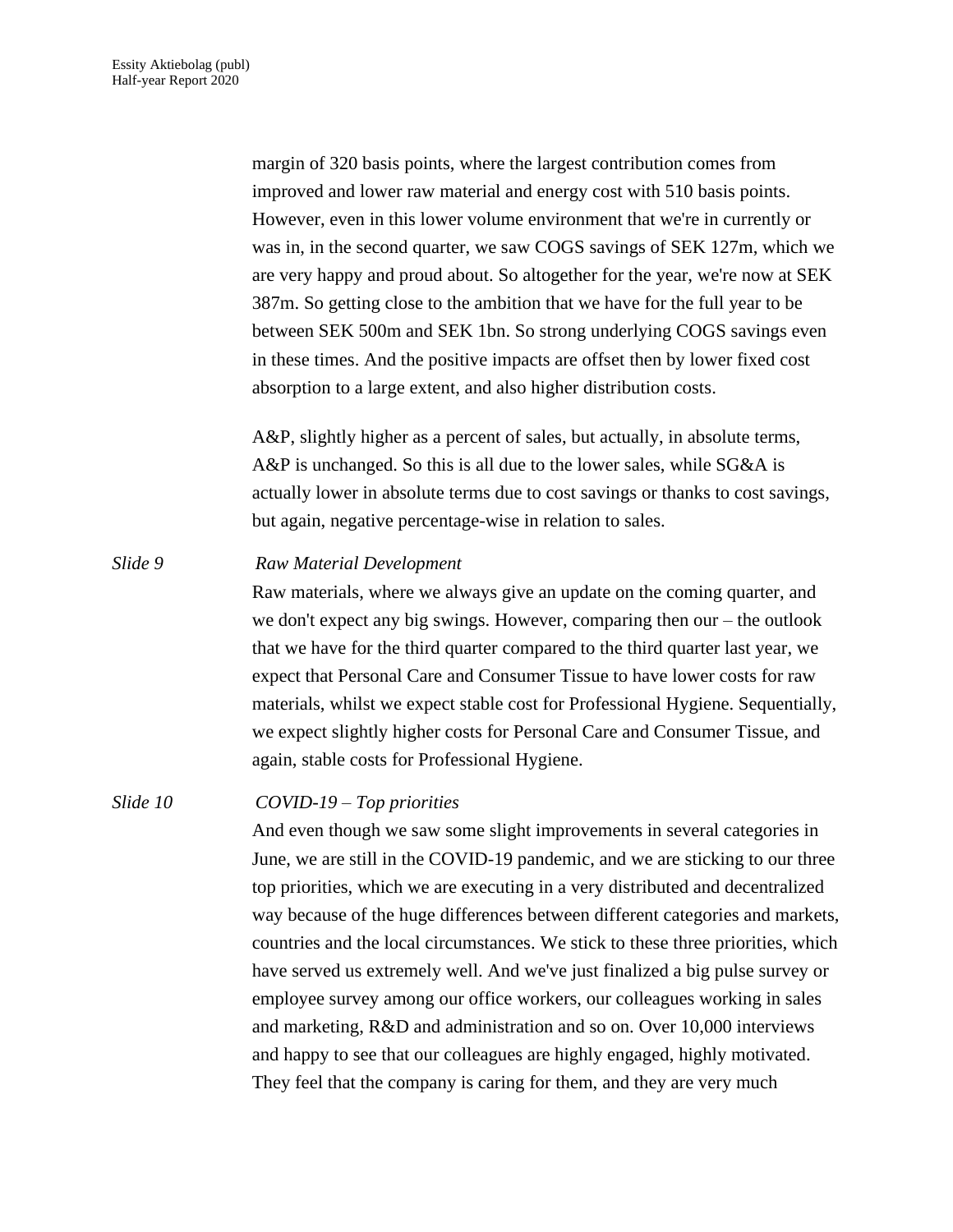committed to producing results also going forward, even though 80 percent of white-collar colleagues are working from home currently.

### *Slide 11 Secure Business Success*

Moving over to securing business success. We have a number of proof points. Very positive feedback from customers that appreciate our support, service and delivery reliability, successful innovations. I'll get back to that. And, of course, increased presence in the digital sales channels. And we can also see that there is a significantly increased awareness of hygiene and health that we are doing everything to benefit from. One example that you see there to the right is our ongoing efforts to replace air dryers with more hygiening alternative, which is, of course, our dispensers and paper towel solutions.

## *Slide 12 Innovations – Q2 2020*

And this was a very, very strong quarter from an innovation perspective, starting with some of our big products, TENA, where we have a new claim with higher absorption in a big part of our base assortment that is now being relaunched in the U.S. Tork, important launches when it comes to hand sanitizers, both freestanding products, but also different sizes of the wallmounted dispenser assortment. And to the right, and I'll get back to that, more launches in the Tork PeakServe range that are very important for the longer term for us.

Then I would just like to highlight a few things more, especially JOBST. The voice expert, which is another digital tool that we're bringing to the market. And it's the first voice-enabled measurement tool for measuring of the compression garments. And this is, we believe, a big support for those experts who currently need to take measurements of the body parts of customers and patients. Then move over to either putting that into a PC or a laptop or a phone or even writing it on paper. And now they can actually keep on measuring while they input measurement data via voice, a world's first and a nice digital enhancement of our portfolio there.

And then finally, of course, underlying everything that's going on in the short term, we still focus on sustainability claims. And here are some examples from Consumer Tissue, where we are emphasizing that our moist toilet tissue is completely nonplastic and flushable. And also for the first time, we are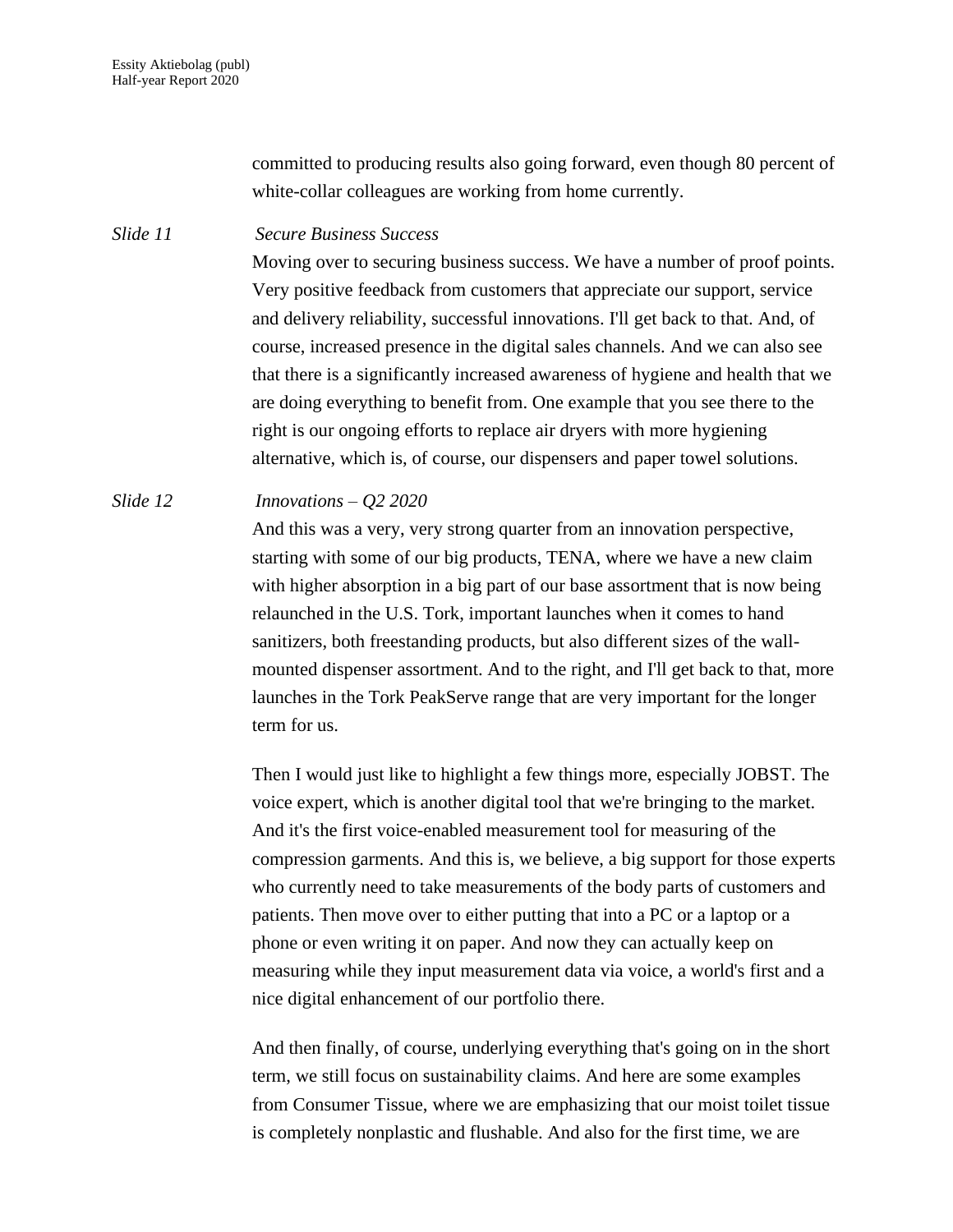launching a free from or pure range in Consumer Tissue that you can see down there in the right-hand corner.

*Slide 13 Increased Awareness of Hygiene and Health – Leveraging our leading solutions* And of course, we are adapting our messaging and our claims to the ongoing increasing awareness of hygiene and health with antibacterial products, repositioning some products to hygienic benefits. And just to mention, Tork PeakServe, where we now actually can see that we will have a significant uplift in sales from replacing air dryers once markets are out of lockdown and when we see less destocking. So we are replacing many air dryers around the world. However, in many cases, in offices, in airports, in schools where there is no activity. So of course, we're not getting the sales of tissue yet, but eventually, we will see the benefits from that.

> And when it comes to the new launches of Tork PeakServe, we're launching a smaller model that you see there on the slide, which is then suitable for more bathrooms, but maybe even more importantly, a recessed version that's very much in demand in the U.S. where there are built-in cabinets in many washrooms. So it's a specific solution for a big demand that we see in the U.S.

*Slide 14 Personal Care – Q2 2020 vs Q2 2019*

Moving then to the numbers, again, with some more detailed information, starting with Personal Care. Organic net sales decreased by 9.4 percent. All of that came from volume, while price/mix was positive. And sales were negatively impacted by lockdowns and destocking. And the big drop, as you can see down there in the right-hand corner, is Medical Solutions. Of course, all three segments are negatively impacted. Compression garments, by the fact that it's not possible for those who require tailor-made garments to be measured, when it comes to orthopedic soft goods, the fact that people are not injured in sports or by age or other reasons while they are in lockdown. And also wound care, even though to a smaller extent, due to that planned surgeries are postponed due to the COVID pandemic. So all of this had a big impact on Medical Solutions.

More surprisingly, maybe there was also a big negative impact on Baby Care that we see as completely temporary. And due to the fact that a big part of our private-label sales in Europe is in specialty sales channels that overall saw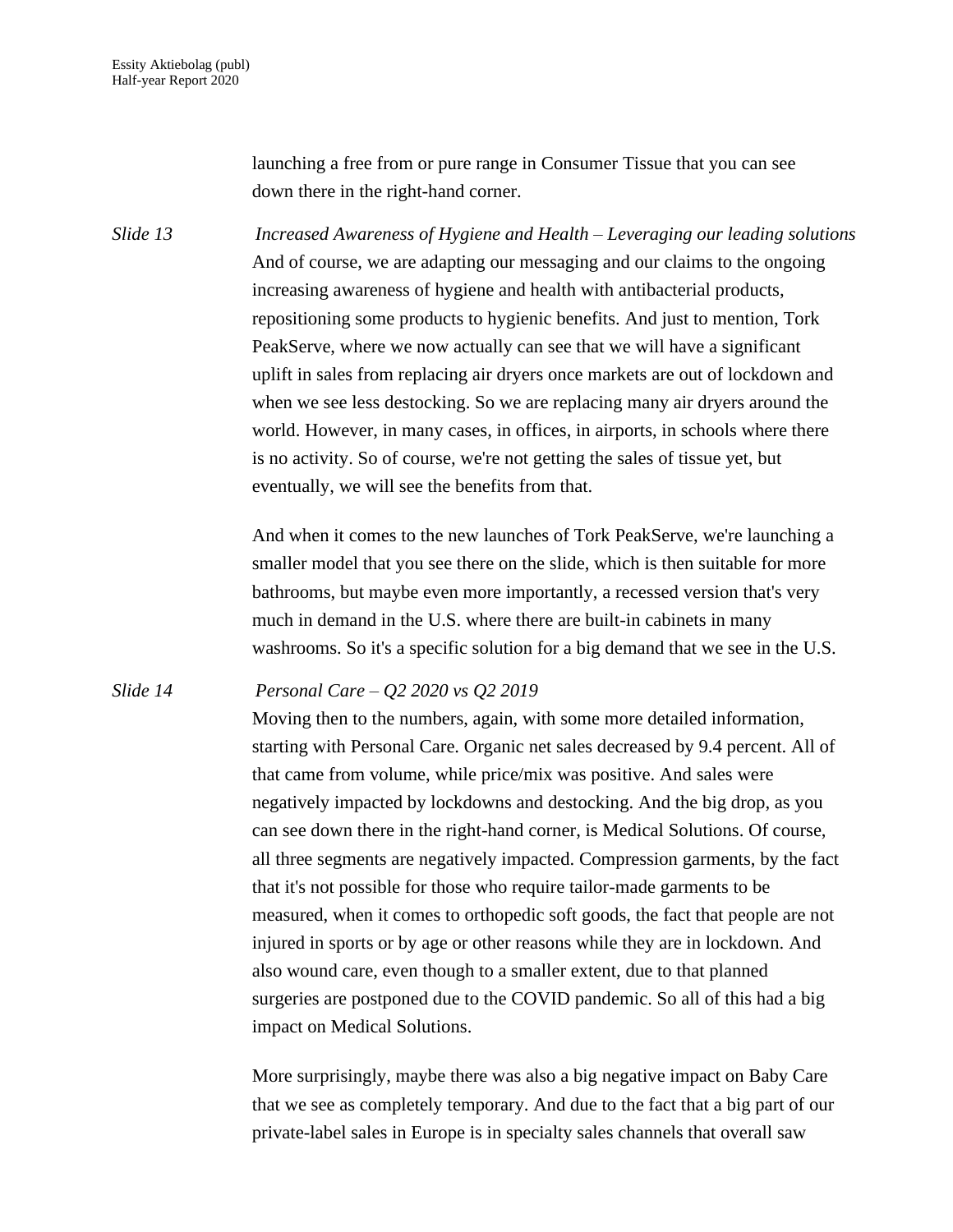lower sales during lockdowns when consumers decided to go one-stop shopping in supermarkets that had full assortments. We expect this to improve quite rapidly.

Overall, for all our consumer categories, we also saw a slight decline in consumption when people are at home instead of out and about, and we expect this to normalize again as markets move out of lockdowns. And we saw gradual improvement of sales in June in all the categories, but specifically in Medical Solutions. So the situation is normalizing here. And cost saving and lower raw material costs added to the margin development, offset by lower volumes and higher distribution costs.

*Slide 15 Consumer Tissue – Q2 2020 vs Q2 2019* Moving then to Consumer Tissue. Very positive development. Organic net sales up 4.3 percent; volume, 4.9 percent; and price/mix, minus 0.6 percent. Mix is still positive on the back of innovations, while pricing is, as we have also presented earlier, slightly negative due to the price negotiations that we had late last year and beginning of this year, so in line with expectations.

> Higher volumes, and as you can see, a large part of that is from China and Asia that is moving out of lockdowns, but also a good development actually in Europe. And partly then the fact that people are spending more time at home, so using more Consumer Tissue at home replacing professional hygiene tissue.

Lower raw material and energy costs, significant contribution from that. And of course, with an adjusted EBITA margin improvement of 750 basis points. A large part of that is lower raw materials and energy, offset by higher distribution costs and slightly higher sales and marketing costs. And down in the right-hand corner, you can see the big difference between mature markets and emerging markets here.

*Slide 16 Professional Hygiene – Q2 2020 vs Q2 2019* Finally, Professional Hygiene, where we had the biggest negative impact of the entire group, with volume being down 32 percent, offset by a very positive price/mix. So we have a strong assortment and strong market positions. And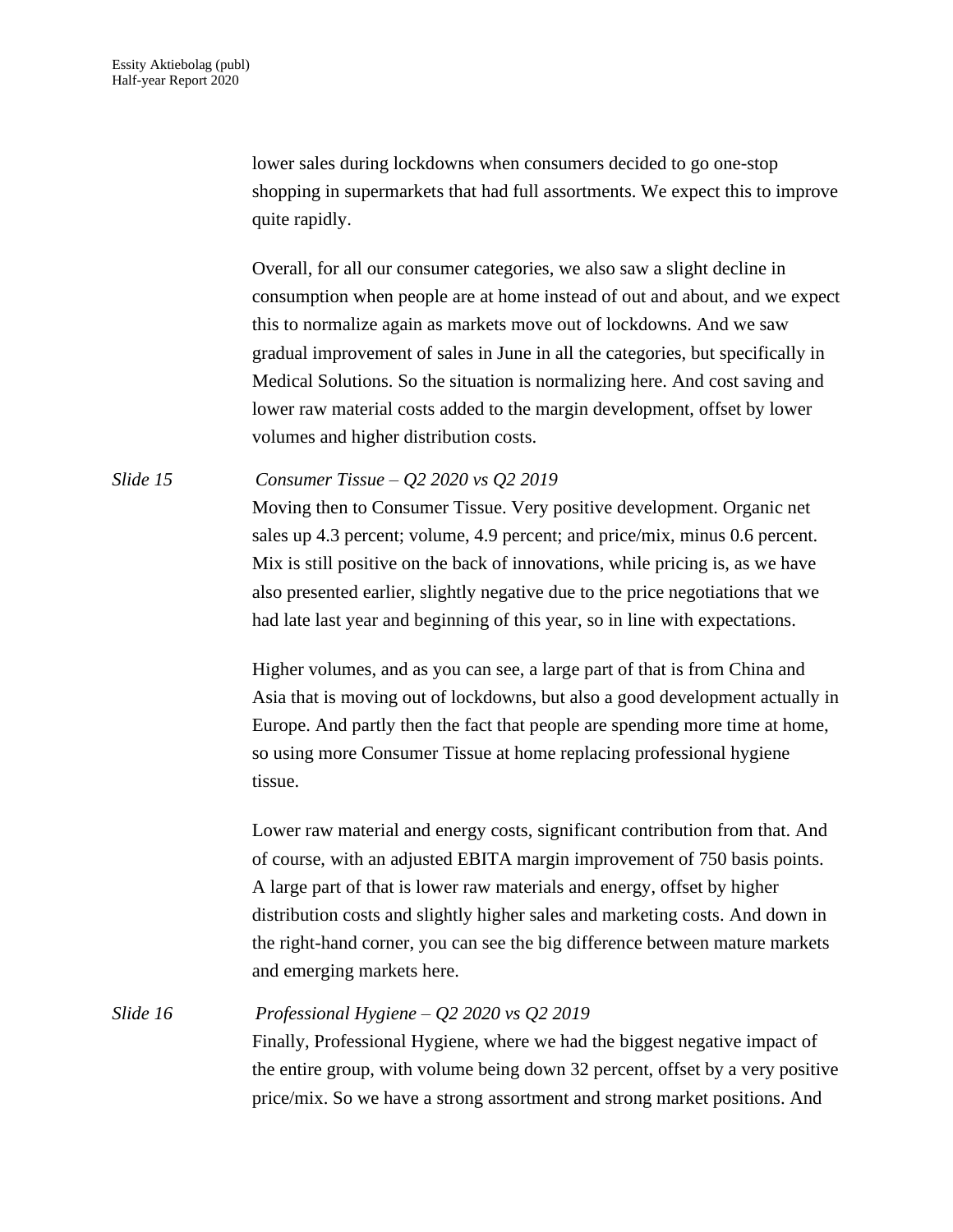the volume decline is entirely related to COVID-19 impacts, lockdowns and destocking.

And breaking this down slightly more. Our biggest category in Professional Hygiene is hotel, restaurants and catering accounting for 39 percent of sales. And of course, this was severely negatively impacted. And the second biggest accounting for 26 percent of sales is commercial buildings. Again, most offices are still empty in big parts of the world. And then the third biggest segments, public spaces, schools and so on, very much impacted by lockdowns. And in addition to that destocking, we communicated in the first quarter that there was a big stocking effect with our distributors in March. And our distributors are still having high stocks, but those are gradually decreasing. This will continue during the third quarter. So also during the third quarter, we will have a negative destocking impact from our distributors.

Margin development, which was negative 430 basis points, could have been even more negative, considering the big impact from lower fixed cost consumption, but this was offset by cost savings and lower raw material and energy costs. On a positive note, we see higher sales of dispensers and skin care. And as I mentioned before, we expect this then to be positive for our sales in the longer term, even though we will have some negative impacts continuing into the third quarter.

### *Slide 17 Summary – Q2 2020*

So to summarize, a strong underlying business performance in a very challenging environment, which resulted in an adjusted EBITA margin improvement. Again, of course, the big impact from COVID-19, all of this is temporary, creating big variations between markets, between categories and also over time. But gradually, I think we're getting out of this. We saw positive indications in June, so that over the next couple of quarters, we will step-by-step get back to normal. And when this happens, we will benefit from increasing market shares in many markets, the fact that we are very strong in online sales and of course, in the longer term, just the fact that there is an increasing importance and understanding of hygiene and health.

Thank you for listening.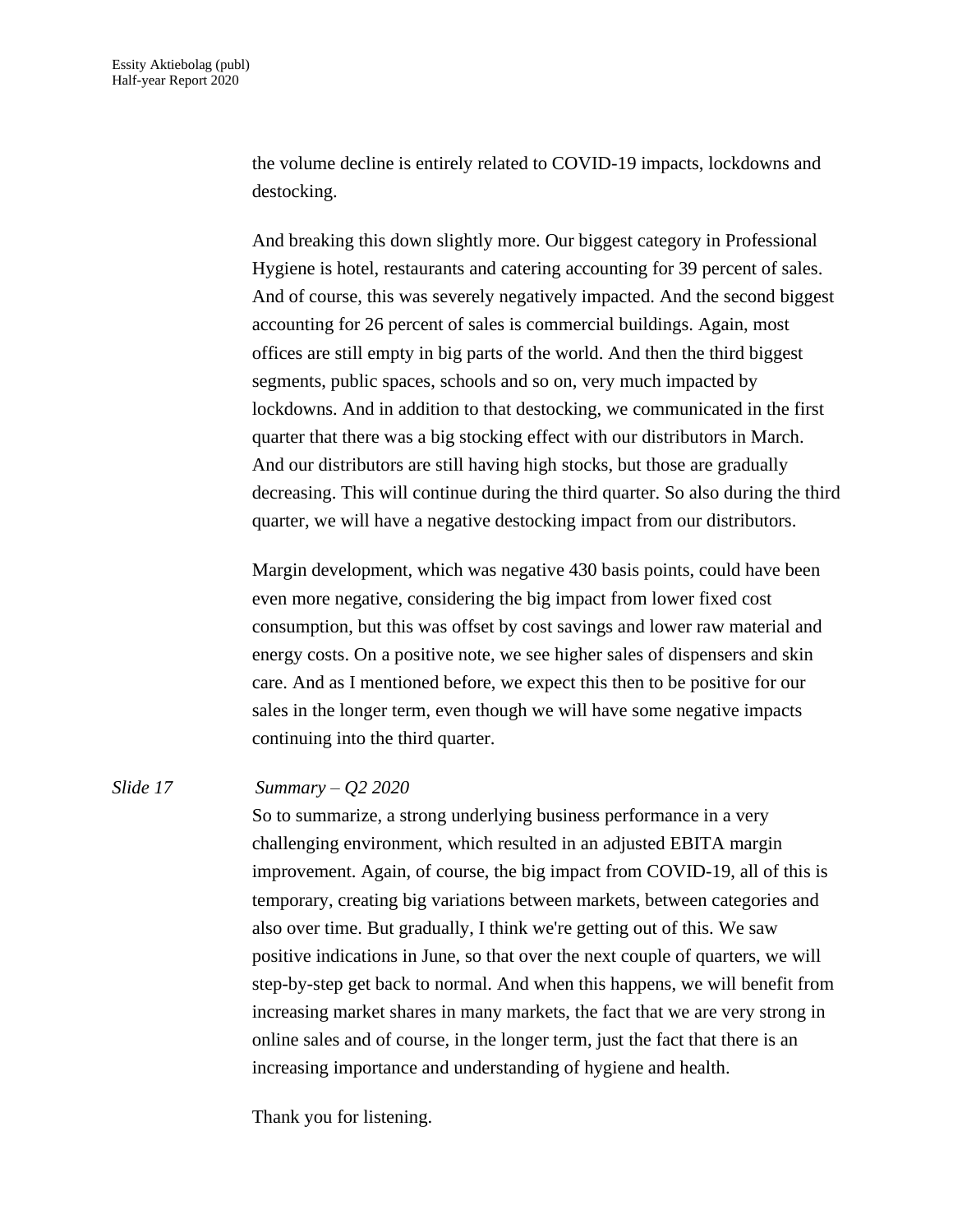Joséphine Edwall Björklund:

Thank you, Magnus. Please, operator, open up the telephone lines for the question-and-answer session.

- Niklas Ekman, Carnegie: Two questions from my end. Firstly, just out of curiosity, the reason for publishing the results four days early. You mentioned COVID-19, but that's hardly any news. So is this any way related to Vinda's strong results? Or what was the reason for releasing four days early?
- Magnus Groth: The reason is exactly what we stated and also what I said here at the end of the presentation, the volatility is huge geographically between categories and also over time. So we thought that the sooner we could present the results, the better and just avoid any uncertainty and provide as much information as transparently as we can.
- Niklas Ekman: OK. And on that topic, you mentioned better development in June. Is there any way that you can quantify that? Are you seeing organic sales normalizing? Are you anywhere near flat organic sales, for instance, in June?
- Magnus Groth: Fredrik, do you want to answer that?
- Fredrik Rystedt: No. We have actually chosen not to comment on this specifically this time, but it's better than April and May, clearly, but we haven't commented on it. And of course, as you know, there's been a gradual opening up of the economy, so it's quite far from normal still.
- Niklas Ekman: OK. Also a question on pricing. You mentioned in Consumer Tissue, the price reductions that you alluded to around the Q4 results, low single digits. Given that raw material prices still remain under pressure, have you seen any changes in that? Are customers coming back and requesting more or more price cuts in Consumer Tissue specifically?
- Magnus Groth: There's always price pressure in times like this in Consumer Tissue, but we don't really have any new information, and we don't have any new data on this.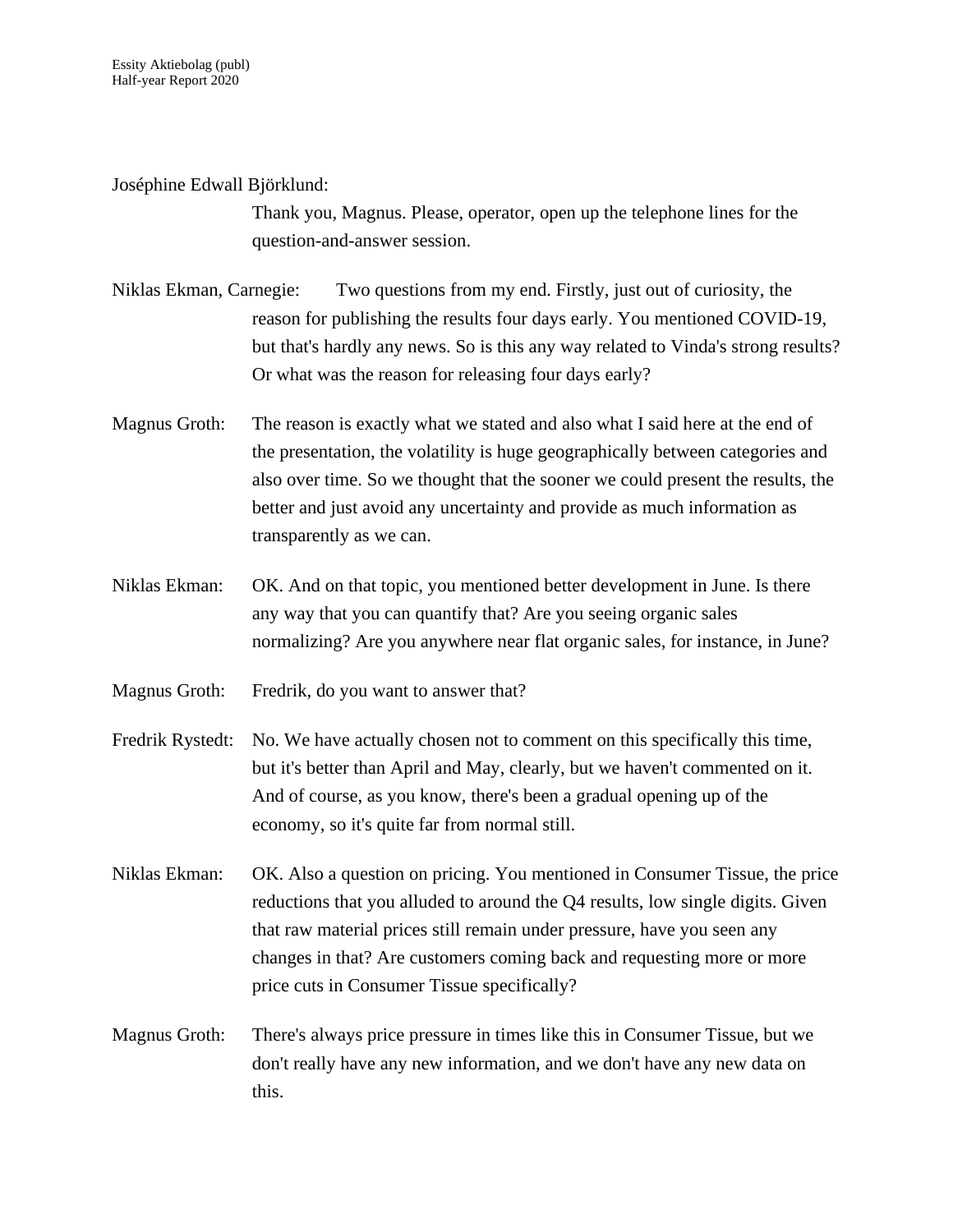- Niklas Ekman: OK. Just a final question also. Any update on the dividend? On the 30th of March, the Board proposed to delay the decision. I see you're not mentioning this in the results. Have you reconsidered the dividend decision? Or are you going to come back on this topic later this year?
- Magnus Groth: Yes, the message is the same as previously. We will get back on this topic later this year.
- Celine Pannuti, JPMorgan: So my first question is on the impact of destocking in  $-$  so you mentioned that specifically for Professional Hygiene. Is it possible for you to give us an idea of how much this was in the quarter? And was there any – as well destocking in, you think, by consumer in a Personal Care or Consumer Tissue?

My second question comes back to Consumer Tissue. So you said that you have not seen any on pricing and mix. So no new data on this. So just want to understand whether all the negative pricing that you – or the price cut that you mentioned in February has been implemented and was in the base in the second quarter? And why was the mix still so positive?

And then finally, if you could – you said you mentioned SEK 127m savings. Should that be the run rate that we look at for the second half of the year in terms of quarterly savings?

Fredrik Rystedt: Yes, Celine, Fredrik here. We'll try and answer your questions. So to start with the destocking. Of course, it's really difficult to exactly estimate the impact. But if you look at kind of the March sales as we disclosed them and the consumption that we assume for first quarter, we can see that there was a fairly significant stock buildup outside Essity during Q1. And of course, how much of that has been kind of reversed during Q2 is a matter of estimates since we don't know exactly how much has been consumed in the end.

> But if you take the decline of a bit over 9 percent for the Group as a whole, just a very rough estimate is approximately about half of that or something in that ballpark could be reversal of destocking. And it's primarily, I think, fair to say within Professional Hygiene, but we actually have it with the exception, we believe, in Medical, where we didn't actually build up an excess stock in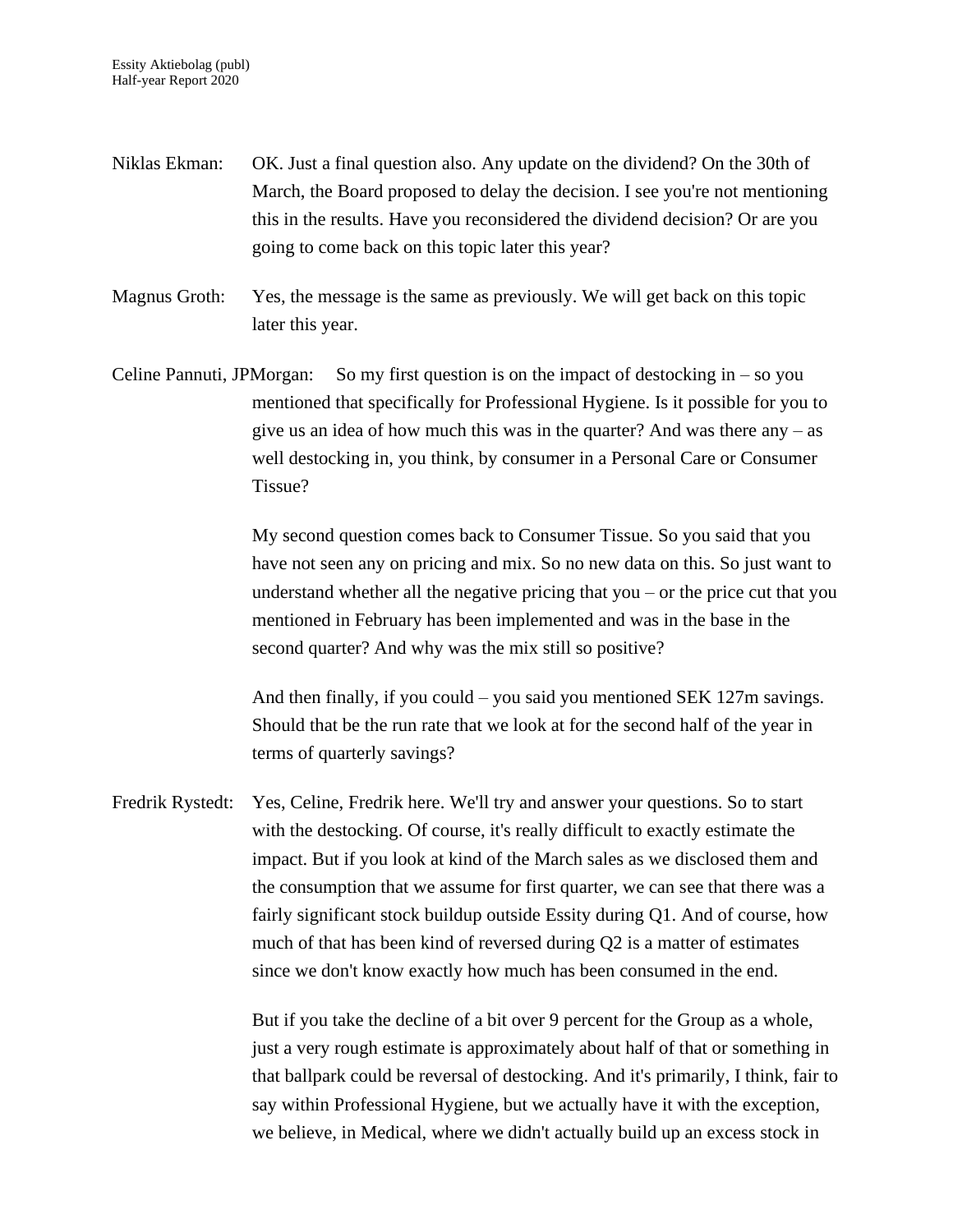Q1. But all others, there is an element of destocking. It's also, of course, for all of these categories based on assumptions, on actual consumption from endusers, so to speak, but roughly in that ballpark. So that gives perhaps a clue.

Pricing. I can start there, maybe, Magnus. I think the price performance from a sequential standpoint in Q2 has been OK for Consumer Tissue in Q2. There is, of course, movements, as always, in all our parts of the business in terms of what's promotional activities and actually movements of pricing. But generally, it's reasonably stable during the quarter from a sequential basis. So your question more has the price declines that we put in place in Q1, are they in there? Yes, they are but in Q2 were relatively stable.

Magnus Groth: And when it comes to the mix we see positive mix everywhere and maybe especially in China, but overall in our portfolio.

Fredrik Rystedt: In every category actually positively.

Magnus Groth: Yes – but specifically, yes, in every category of the Consumer Tissue. And this is following innovation and premiumization.

> And then when it comes to the savings, SEK 127m in the quarter and SEK 387m for the first half year, we have a very strong program for savings this year. But of course, it's very difficult at this point in time when sales are lower, which leads to, of course, lower fixed cost absorption, and in addition, the fact that we are not allowing any external parties into the plants still.

So we're very happy about the SEK 127m in the second quarter. And hope that eventually, we will be able to increase the pace as things normalize. But I think for the next couple of quarters, we are happy if we see cost savings, COGS savings in this difficult environment. But when it comes to our commitment to between SEK 0.5bn and SEK 1bn, I feel quite good about that.

Celine Pannuti: Can I just come back on the mix commentary? You said that you see a positive mix everywhere, especially as well in Consumer Tissue. Could you a bit elaborate on that because I think other companies are talking about consumer down trading. So what – can you explain why you think that for you, it's going up?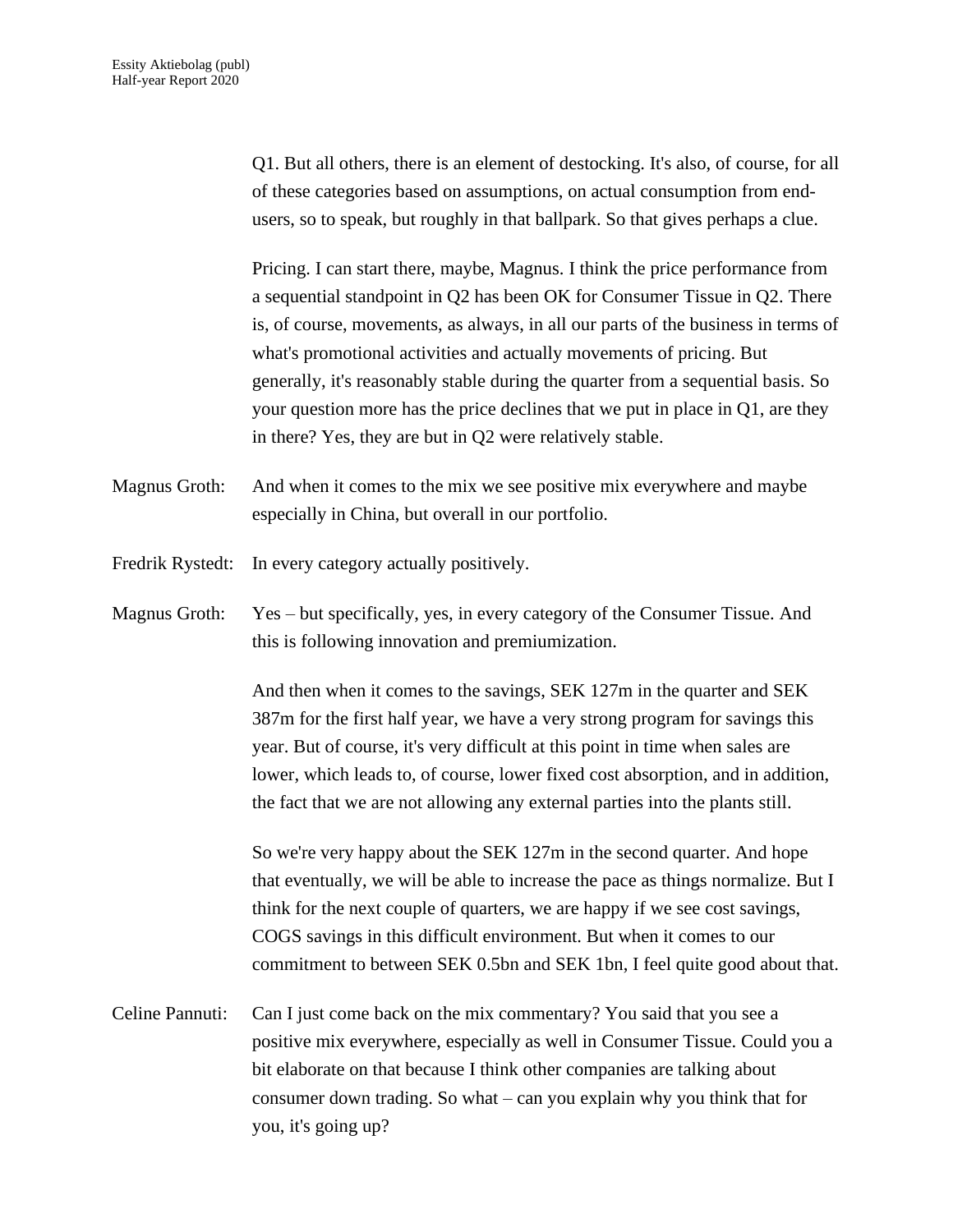Magnus Groth: Yes. In Europe, there is a big switch from private label to branded sales, which is definitely contributing to mix. And that's part of our long-term strategy. And we haven't seen that much – we're expecting down trading, but we haven't really seen that much yet. And in line with our strategy, we are focusing very much on our own brands in Europe. So that's a strong contribution.

> And the other one is in China, where Vinda is promoting their 4D-Deco and their Tempo brand in a very successful way. And in addition, we see that as our online sales increase, that's almost entirely branded sales also helping the mix.

Oskar Lindström, Danske Bank: This is Oskar Lindström from Danske. So a couple of questions for me. First off, you talked about hand towel solutions, the Professional Hygiene segment, seeing a significant pickup as you replace air dryers. Could you please tell us a little bit more about this, sort of the size and perhaps also the timing of this in terms of your business?

> And then my second question is coming back to the record operating margins in the Consumer Tissue segment. I mean to what extent do you feel that the current market situation is sustainable? I mean is this the new normal level that we should be expecting from you, given that we've seen this significant improvement over the past couple of quarters? Yes. Those are all my questions.

Magnus Groth: OK. Yes. Just to give an example then on the replacement of air dryers. We believe that we have until now replaced air dryers with an equivalent increased sales potential of around EUR 5m. And of course, that's a significant change in just two quarters, and this is still ongoing. But again, that's the potential sales once these dispensers are filled up and the hand towels are consumed and replaced. So it's kind of giving an indication of the benefits that this will give as things go back to normal.

> And talking then about the new normal and Consumer Tissue, all these  $-I$ mean these are all-time high margins. And I am completely convinced that we have improved our structural profitability in Consumer Tissue definitely. And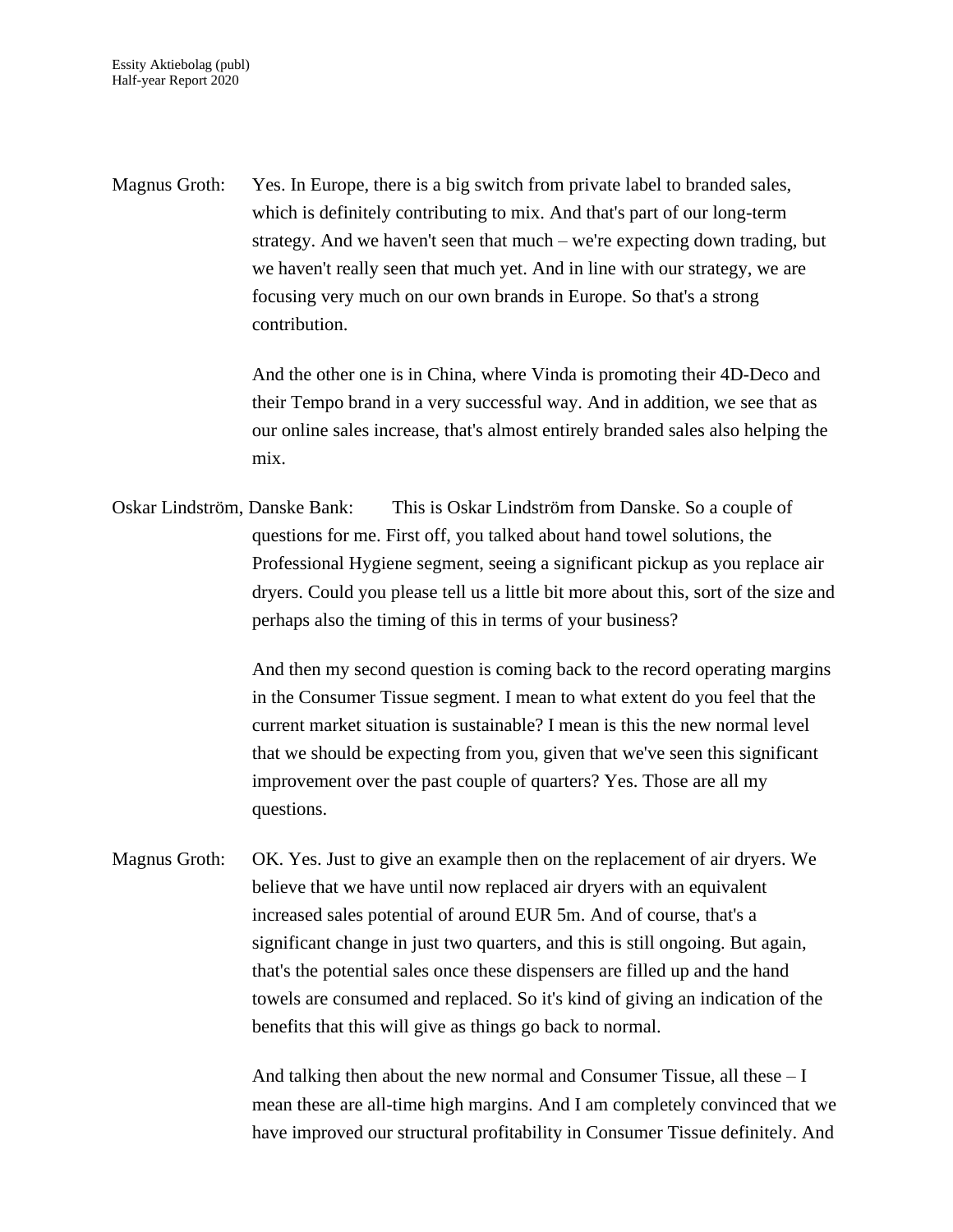with all the things we've worked with over the last couple of years like the Tissue Roadmap, the premiumization, the investments in innovation and so on, but this is all-time high.

And we've always stated, as you know, that in order to achieve our 15 percent return on capital employed targets in the long term, Consumer Tissue needs to be somewhere over 13 percent. And I think that's still what we're aiming for in the long term. But having said that, the volatility that can still be expected going forward should be less than it's been historically and on higher levels than what we've seen historically.

- Oskar Lindstrom: Just following up on this air dryer replacement, which you mentioned. I think that's very interesting, given it should be sort of a long-term consequence of the COVID-19 pandemic. So you say EUR 5m in sales. Is that so far? And is this sort of an ongoing development? Should we expect that number to increase as we sort of move forward here during the year?
- Magnus Groth: Those EUR 5m is just an estimate that with the air dryers we have replaced so far, once those dispensers are being used and tissues being consumed in those dispensers, the annual sales should be then an additional EUR 5m. And of course, as we continue to replace air dryers, that number should be higher.

Oskar Lindstrom: And do you believe there is a backlog in interest in this?

- Magnus Groth: Yes. So we are doing everything we can to actually source dispenser at this point in time. Our dispensing sales are at an all-time high, also because of high demand for the PeakServe product, which has been a success now for several years, but also adding these new formats that I mentioned earlier.
- Faham Baig, Credit Suisse: One for Fredrik, if I could get an update on the CapEx plans for the year as well as working capital, whether we should expect lower inventories or negative inventories due to the lower raw material prices going forward?

And then secondly, on furloughing employees. I think you mentioned at the Q1 call that in North America, which is the region you chose to furlough about 220, 230 employees, could you highlight the benefit from that in terms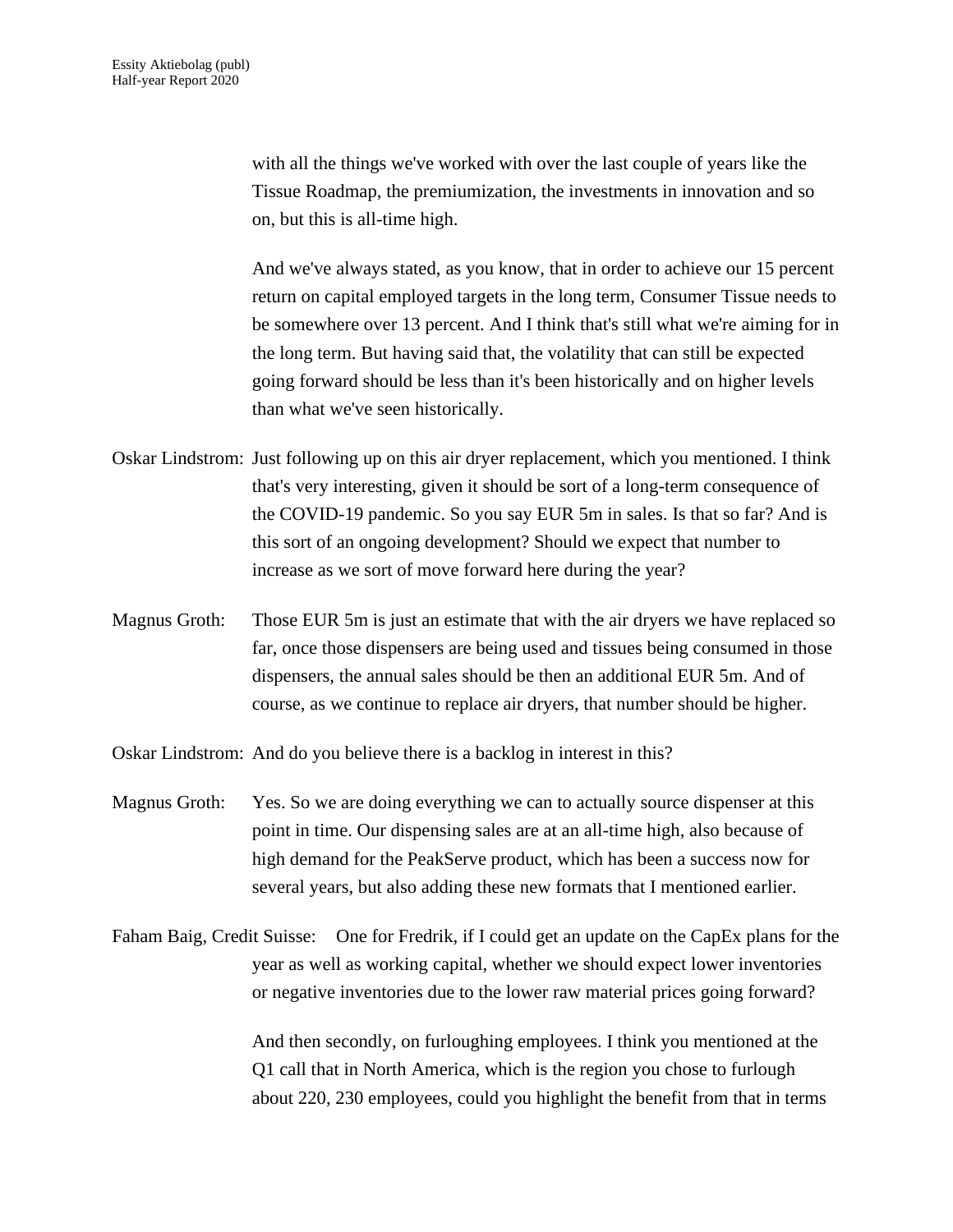of or quantify the benefits? And secondly, are these employees still on furlough? Or are they back to working again?

Magnus Groth: I can start with the last question and then hand over to Fredrik. So we currently have approximately 400 employees on furlough in North America, and we expect that to continue also in the third quarter due to the destocking that we expect to have from distributors also in the third quarter. And the benefit is, of course, that we are slowing down our own production while our distributors are destocking temporarily. The monetary benefits, I don't think we have that actually or disclosed that.

Fredrik Rystedt: OK. Faham, I can continue with the CapEx and working capital. So starting with the working capital, we had a really good performance here in Q2, actually in Q1, too. And it's a bit of different dynamics and I guess you have looked at also our balance sheet. So our inventory is slightly higher than normal, you can say, and the receivables are slightly lower. And of course, as things normalize, hopefully or gradually here during the coming quarters, what we expect would be kind of a more normalized level of inventory. So we worked down our inventory a little bit and increased our receivables. So I think, overall, we're super happy with the performance.

> Of course, this has been one of the objectives during this pandemic to make sure that our cash flow remains solid, and we are happy to see that happening.

> When it comes to CapEx, as you will recall, we communicated originally at beginning of the year, about 7.5 billion or something like that. Now clearly, as you can see, we have achieved – or so far consumed as a run rate a lot lower, and this has to do with many things. First of all, we are not able to have people within our plants or external people within our plants, which makes kind of CapEx a little bit difficult. And there are a couple of other factors, too.

> So it's a lot lower. And it's really difficult to give you an estimate at this time, but it will be clearly lower than 7.5. We don't want it to be lower because the CapEx is, of course, to a large degree, investment for the future and for growth. So we really want to make sure that we do the CapEx that we have planned a lot being strategic of nature, but it's likely that we'll see significantly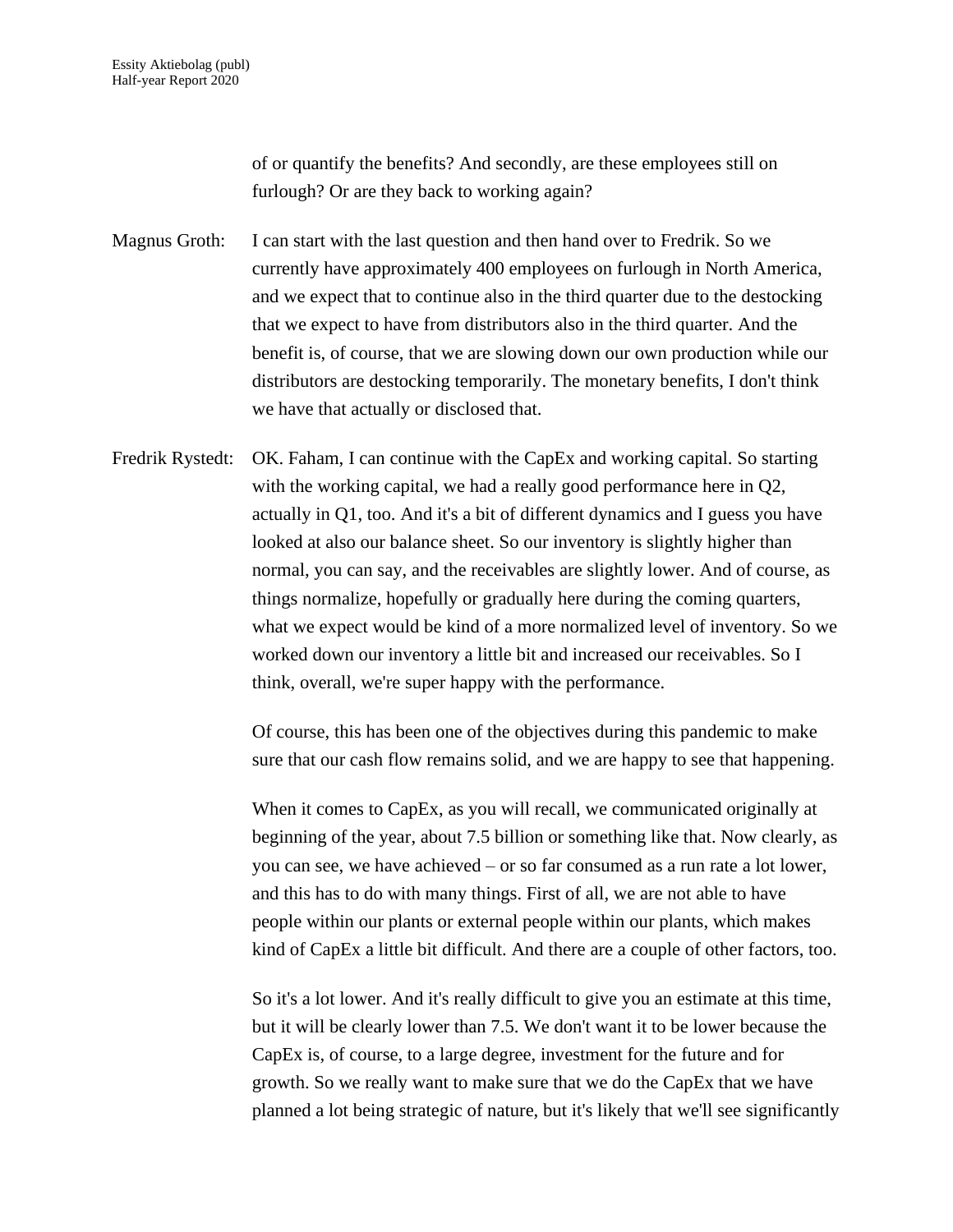or at least much lower than 7.5. But it's difficult to give you a number. We'll be able to do that as thing clear later this year.

Iain Simpson, Barclays: A couple of questions from me, please. You talked about how you thought input costs would likely be slightly higher sequentially in the next quarter, but down year-on-year. Are you able to quantify very roughly the likely impact of those input costs – expected input cost moves, please?

> Secondly, thinking about your Consumer Tissue business. Are you able to give us any breakdown of how much of that is bathroom tissue and how much is household tissue because I'm thinking perhaps household tissue might be a bit more resilient as behavior has changed around cleaning.

> And then just lastly, Professional Hygiene. Are you able to give any indication on how quickly you expect demand there to return to precrisis levels? I mean is it just – it takes as long as it takes for schools and offices to fill up again? Or is there anything else we should be aware of?

Magnus Groth: Yes. So starting with your last questions, yes. I agree with your conclusions that we have to follow and see that schools, offices, airports, hotels, restaurants fill up again. And that will be the pace at which our Professional Hygiene business recovers. And then in addition, of course, we are taking measures to do whatever we can by changing our mix, by launching facemasks, as we mentioned last quarter, replacing air dryers and so on and so forth. And again, in the third quarter, we will still have a destocking effect that Fredrik spoke about.

> Consumer Tissue, of course, the  $-$  by far, the biggest subsegment is bathroom tissue. I don't think we split that. But household towels is definitely more resilient and the category where we are – that we are putting a lot of A&P behind right now because we clearly see a higher consumption. And of course, we expect and promote that, that will be the case also going forward to replace towels made of cloth and perhaps also hand towels going forward actually in – not only in the kitchen, but also in other parts like in the bathrooms. But household towels is still a quite small segment overall in Consumer Tissue, but a nice future opportunity.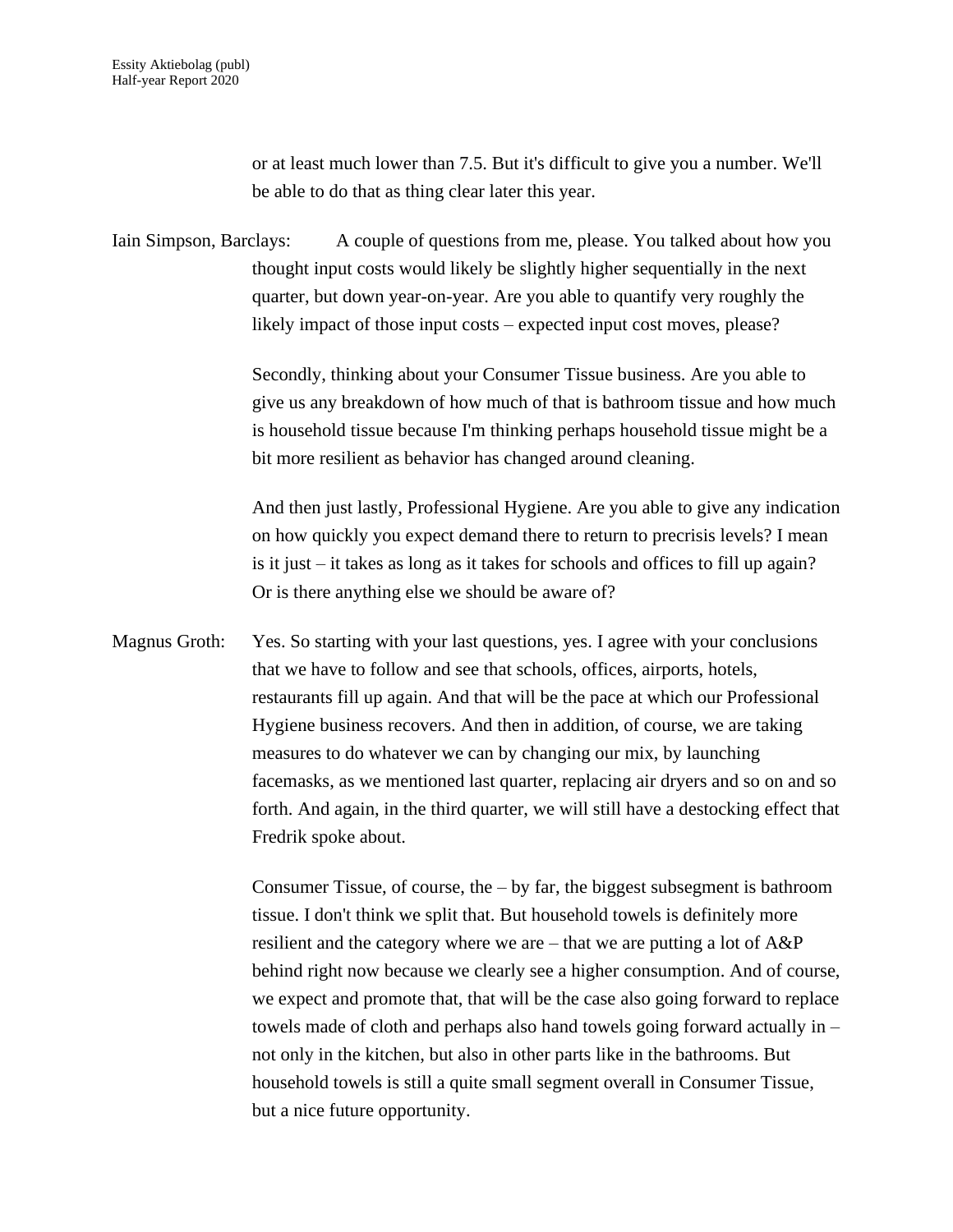And then when it comes to input costs, I think it's enough to underline that we stayed slightly higher. So we don't really have any more details to give, but it's slightly.

Sanath Sudarsan, Morgan Stanley: One, specifically on your executive compensation. We all know that last year, there was a bit of an impact from this rising. How is this trending currently versus last year? And also, how or what are the parameters that the Board have decided for this year?

> And secondly, you mentioned that you've been taking market share and driving market share higher. Is this driven by weakness among smaller players or regional players due to their execution abilities? Or do you think it's a reflection of your brand strength, and you're taking share also versus larger players? And as things normalize, how do you expect these trends do keep up? And obviously, the pricing on market development, i.e., branded over private label, taking over?

- Magnus Groth: OK. Yes, executive compensation. So we have a short-term incentive program, a long-term incentive program. And for me, having the highest compensation, I can get – we have a few exemptions, but I can get half of my fixed annual salary in short-term incentive and half of my annual salary in long-term incentive. And the long-term incentive is entirely based on our share price performance over a rolling average compared to an index of competitive peers. And the short-term incentive is entirely related on financial performance. So that's sales growth, cash flow and margin development and also actually to achieving our sustainability targets.
- Fredrik Rystedt: Maybe just to add, Sanath. I interpreted your question also as you wonder what the financial impact. Was that what you also asked there?
- Fredrik Rystedt: Yes. So what we do there, Sanath, is we put a kind of an ongoing provision for that as we go along in the year. And normally, in the first half year, we don't really make that much adjustment. So if you compare to last year, there isn't actually a lot of impact in comparison. So depending on, of course, how the year will progress, there will be differences in the latter part of the year. But so far this year, it's very, very little difference as we just provide. It's too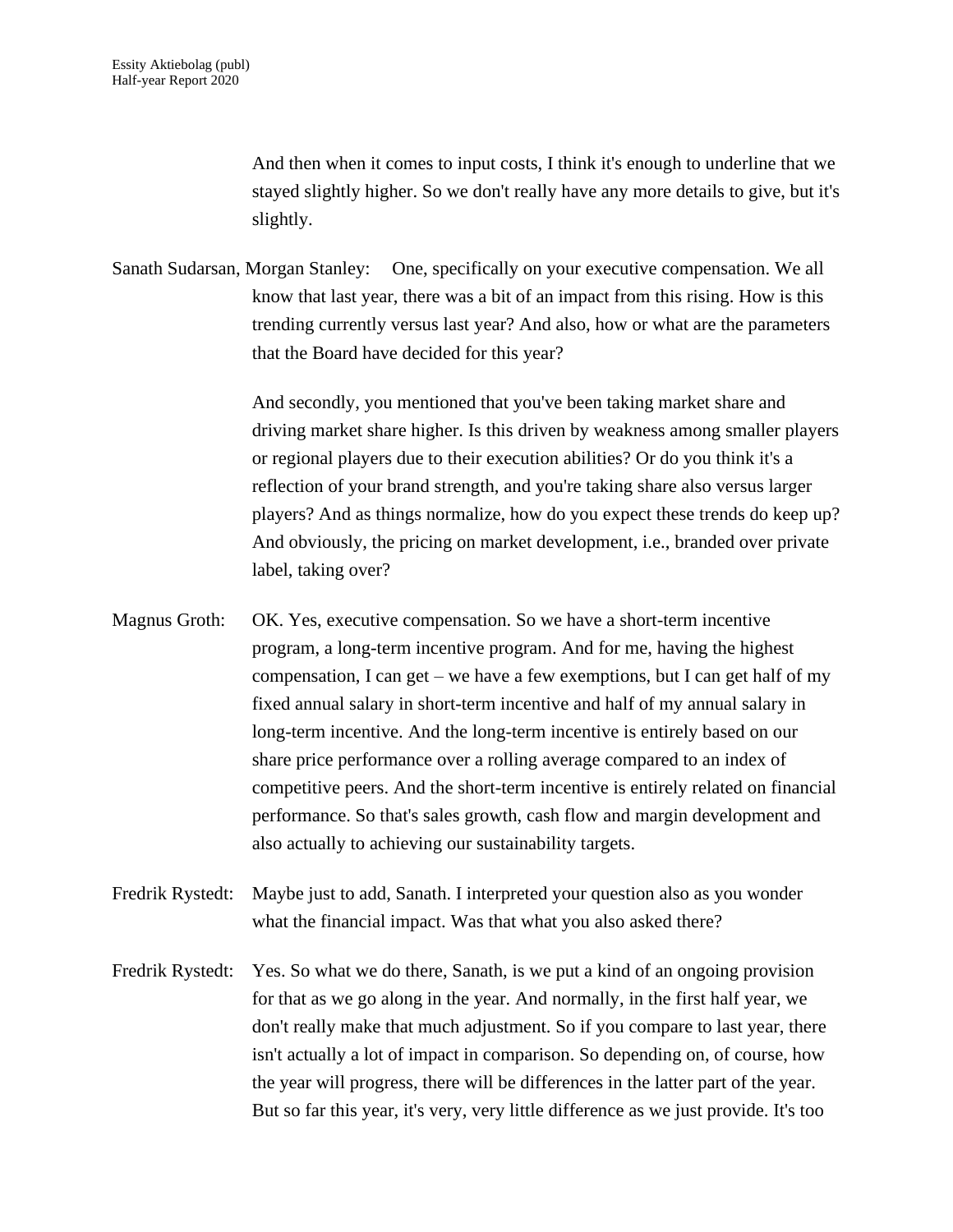early to have a kind of a firm view of where the year will end. So it's comparable in short.

Sanath Sudarsan: But Fredrik, is there a target that you're running at? Or...

Fredrik Rystedt: Yes. So what we do, as Magnus alluded, too, we have different – and you know this, I guess, since before, but we set targets for the STI program. And the all-employee bonus, as we call it, we set specific targets relating to net sales growth – organic net sales growth and margins and cash flow and other financial metrics. So we do that at the early part of the year.

> And then as we go along during the year, we accrue for that. But of course, in the first six months, we just assume that we will reach kind of the target level. And then as the year progresses in the latter part, we see how close or far away we are from those targets. And then we adjust the provision. So that's why you would see the impact or the changes in the latter part. So, so far, not a lot of changes in the financial impact.

Magnus Groth: Yes. And sorry, Sanath, for misunderstanding your question. But of course, last year, we did a lot of additional provisions towards the latter part of the year, and we are aware of that, and we'll do what we can to provide kind of on a regular basis so that we don't get big swings there towards the end of the year.

> So – and then moving to your second question, market share development. Yes, we see a split between the bigger player and the more local, regional smaller players. And clearly, the bigger players, including us, are better at execution in this point in time, and this is what's contributing. And we also keep investing in serving our customers in innovation, and that's benefiting our market share to the detriment of the smaller players.

Linus Larsson, SEB: A question on medical sales. Organic sales declined almost 26 percent. Did I hear you right that you are seeing the situation normalizing? Could you talk just a little bit more about that if you are seeing clinic's activities, et cetera and surgeries and so forth increasing, that would be interesting now going into the third quarter.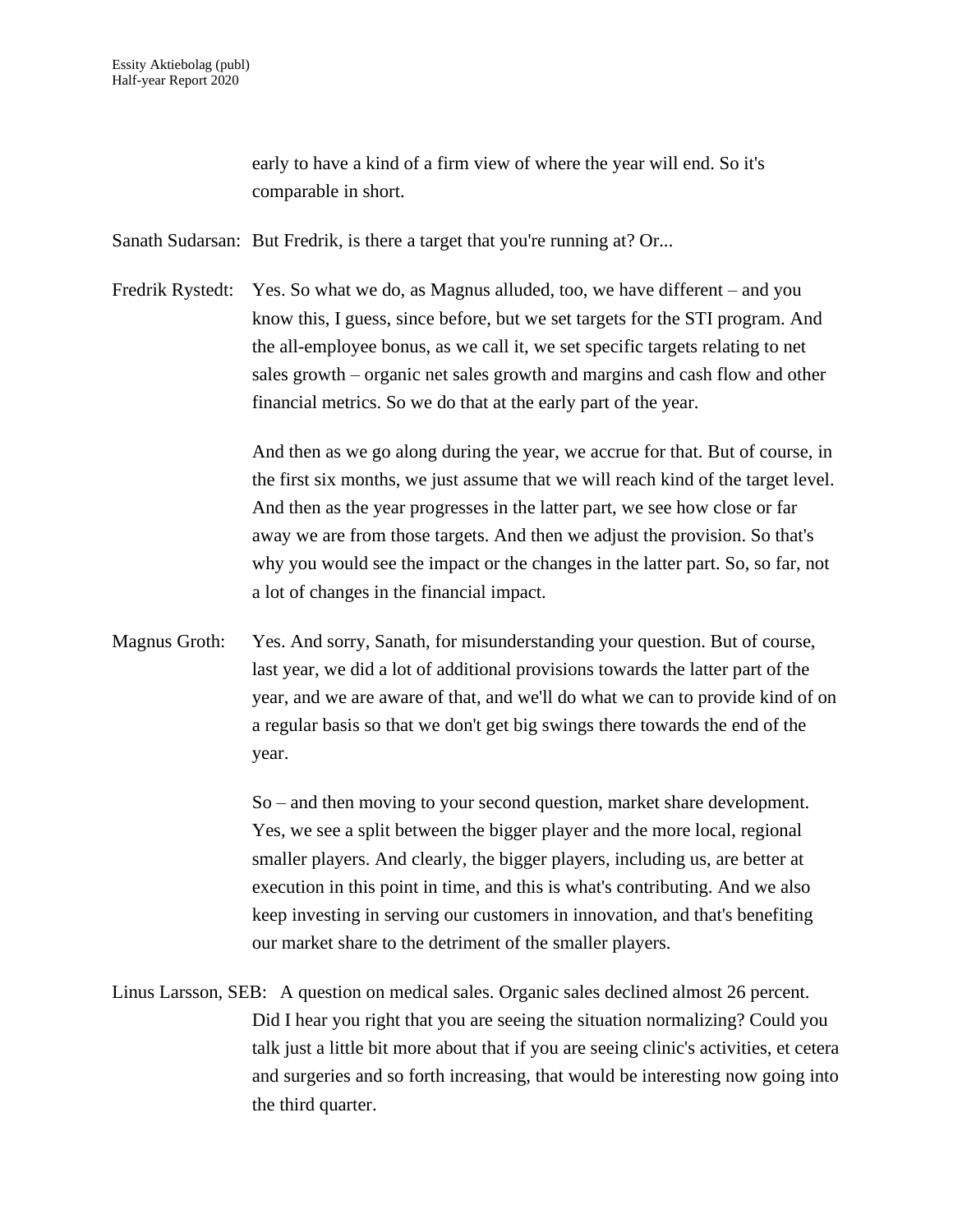- Magnus Groth: Yes, we are seeing a gradual improvement month-over-month as different countries open up, but this is slow and gradual. On a positive note, as Fredrik mentioned, we don't have any remaining destocking impact in the third quarter. Still, this will be a gradual improvement. And as you know, there's a huge buildup of surgery and of – that will take a long time to manage going forward. So I expect us to have a negative impact from lockdowns also in the third quarter, but a gradual improvement compared to this quarter if will move in the right direction, but it's not back to normal in any way in the third quarter.
- Linus Larsson: Right. Good. And then just to follow-up maybe on the what you said about that's more on the tissue side, but on the cost savings, you recorded SEK 127m of cost saving in the quarter. Is it still ongoing? You keep your targets. But still, I mean, your so far announced initiatives, they are approaching completion. Let's put it that way. Aren't we – are you considering more initiatives like what you did Tissue Roadmap? Or is something completely different? Are we approaching a further, big initiatives on that side?
- Magnus Groth: No. No big initiatives like Tissue Roadmap on the horizon. There could always be restructuring here or there. But of course, most of that is put on hold now due to the lockdown. So there's not much we can do, whether it would be shutting a plant or selling a plant or – which is not in our plans currently, that's not just possible at this point in time. So don't expect any kind of restructuring efforts in Tissue in the medium term. But it's – I mean, I would never rule it out, of course.
- Linus Larsson: And then just one more follow-up, if I may. On the raw material side, you say that you expect slightly higher raw material costs in two of your divisions in the third quarter compared to the second quarter. What are the drivers that you're seeing for higher raw material costs in the third quarter? And have we then yet seen and included what's happening in the oil-based materials and the recent declines that we are starting to see in recycled fiber, for instance?
- Magnus Groth: Yes, recycled fiber has a bigger impact on Professional Hygiene, where we expect stable prices. But thanks for mentioning that, that recycled fiber prices, especially in North America, they were incredibly high during the second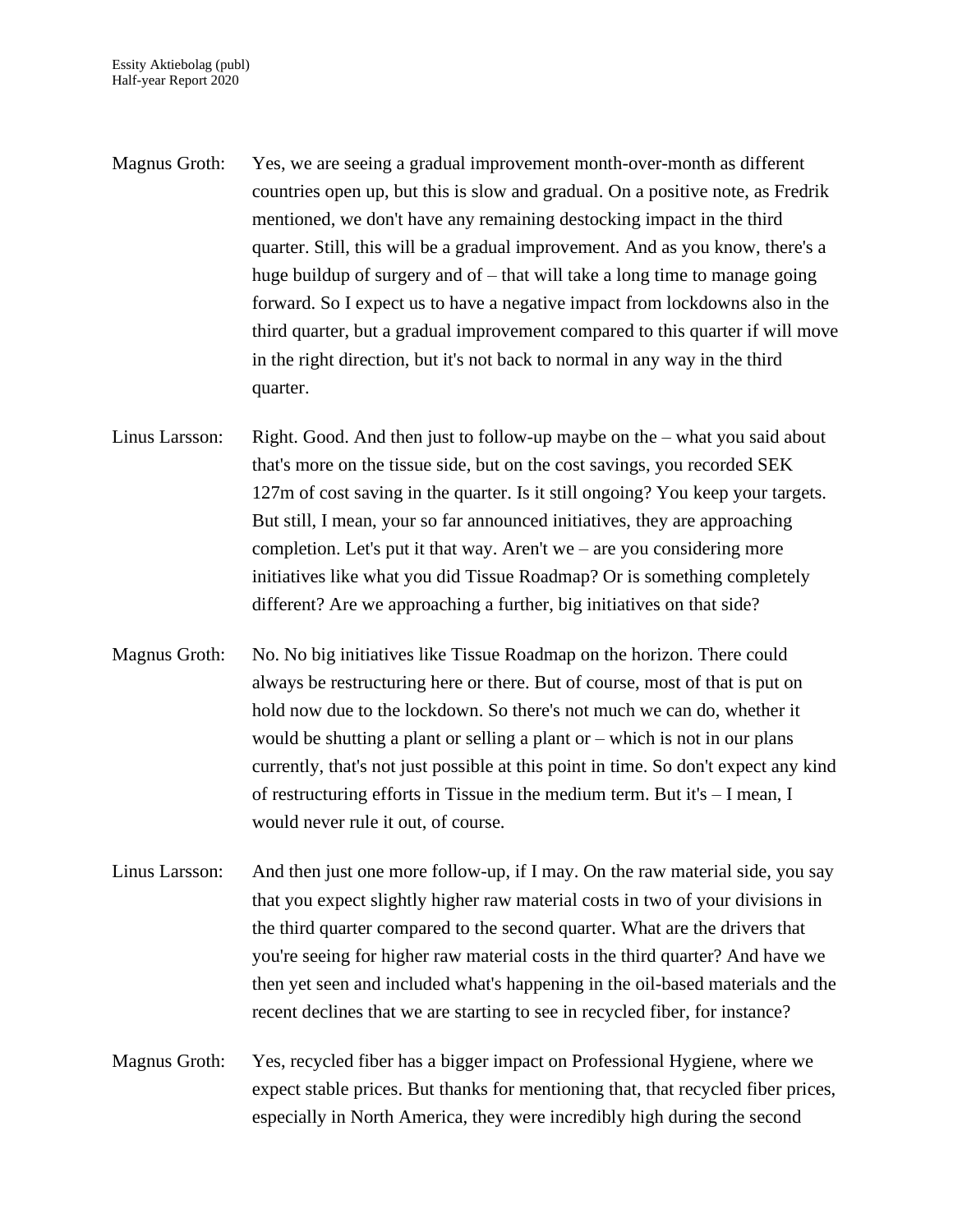quarter, and they are now normalizing. But in North America, we're only into Professional Hygiene. So that's one of the reasons why we expect stable prices in Professional Hygiene.

And then when it comes to pulp prices, there have been some slight increases during the second quarter that we expect then to have this slight impact in the third quarter, while in – when it comes to oil-based products, I guess that what we're seeing in oil price development now will not impact our prices for our oil-based products until six months down the road. I don't know, Fredrik, if you have anything to add there.

Fredrik Rystedt: Yes, maybe just on Personal Care is also some currency impact. So it's actually, from a sequential basis in Personal Care, the increase is mainly related to negative currency transaction basically.

Virendra Chauhan, Alpha Value: The first couple of questions around the market share gains that you have mentioned in your presentation. Could you give us some color on what geographies or business areas are you seeing the biggest incremental gain in terms of market share? And then because you – in reply to an earlier question, you also mentioned that this has benefited to some extent from execution issues at smaller or regional players. So once the situation normalizes, do you think this market share that you have gained recently are probably here to stay? Or could we see some kind of a pressure on that front? Those are a couple of questions on the market share.

Magnus Groth: So actually, the areas where we have seen  $-$  it's almost easy to start with areas where we've seen slightly kind of lower or challenged, not – at least not higher market shares. And that's temporarily in Baby in the second quarter because of what I mentioned that many of our customers or retailers or specialists, and during lockdowns, the consumers tend to go to the normal supermarkets to do one-stop shopping, it's more efficient. But we're seeing Baby sales coming back in the third quarter in those channels. We will still have a negative impact also on market share from a gradual decline in Russia that we have communicated earlier. But we believe that one to come back to normal.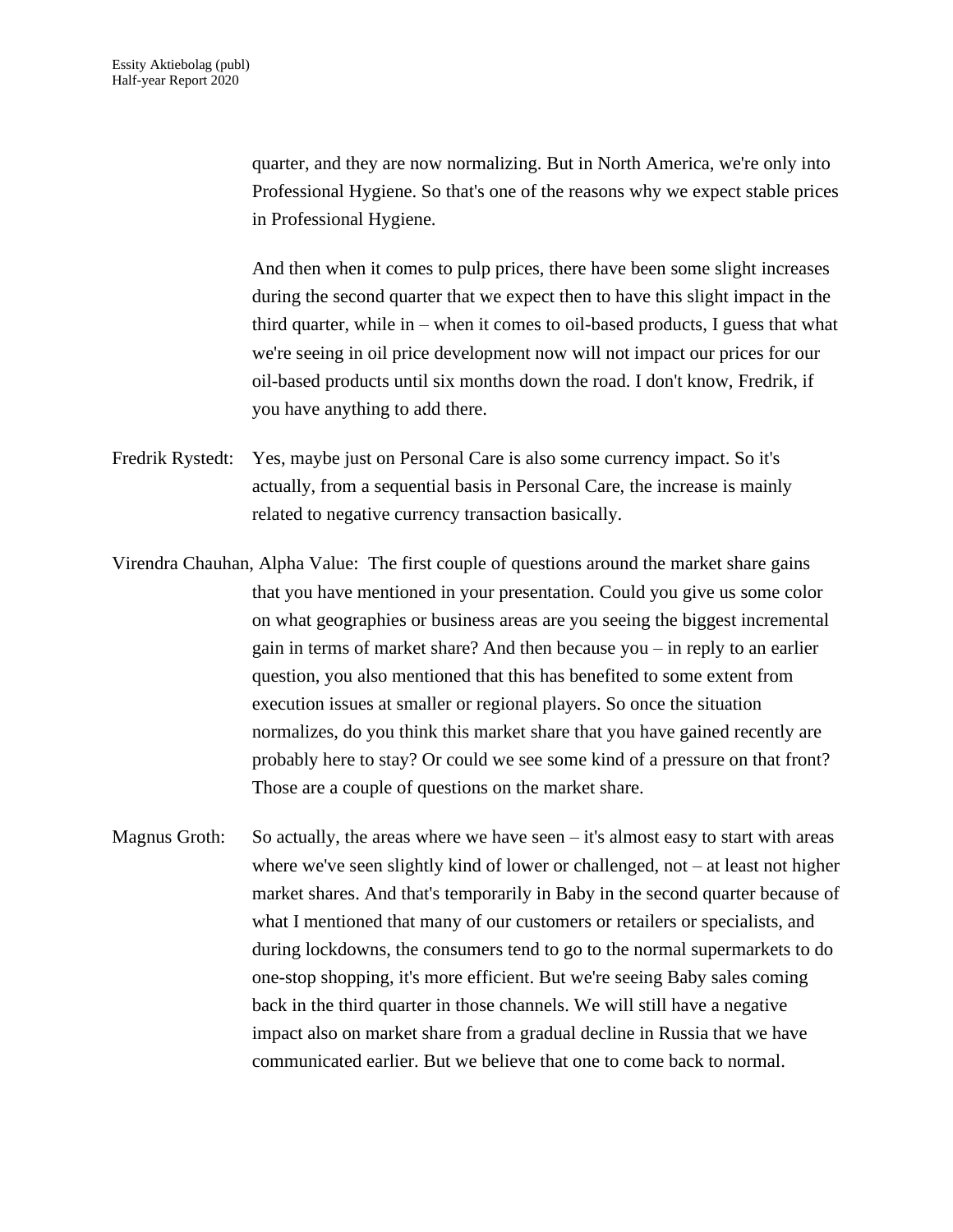Inco retail is an area where we have had a negative market share development over some time. That is now stabilizing. So I guess that's also an exception. And then private-label consumer tissue, which is part of our strategy then to reduce our presence in this area. Actually, except for those three, we are mostly stable or gaining market shares. I think the best area here is, as it has been now for several years, in Feminine Care, where we just keep on steaming along and gaining market shares in most countries where we're present year after year after year. But we've also seen strong performance in Consumer Tissue across the board, both in Asia, in Europe and in Latin America. So a very strong development. And a quite good development in health care as well. So I hope that gives some color.

- Virendra Chauhan: And the second question was what are your thoughts on the sustainability of this share once the situation normalizes and you have more regional players back in business? because is this – are you seeing some kind of, let's say, smaller players exiting the market? And do you see a favorable situation from a demand and supply perspective when you are looking ahead?
- Magnus Groth: Not I mean, let's see what happens when things normalize. But of course, we plan to hold on to these gains, and it's always a very important target for our sales and marketing organizations to keep on winning in the marketplace by gaining market share. So it's definitely our ambition to hold on to this going forward.
- Virendra Chauhan: OK. And just one more, if I may, on raw material costs. So as of today, do you think we have kind of hit a bottom on the raw material front because it starts to look like the costs have started inching higher from here. So would that be a right assumption?
- Magnus Groth: Yes. I guess, Fredrik, you have to help me here, but we're not raw material experts, but of course, pulp prices have been historically low now for some time. And I don't think there's any reason to believe that they would come down further. But as we stated, there's no real reason, it seems, at least in the short term that they would increase either.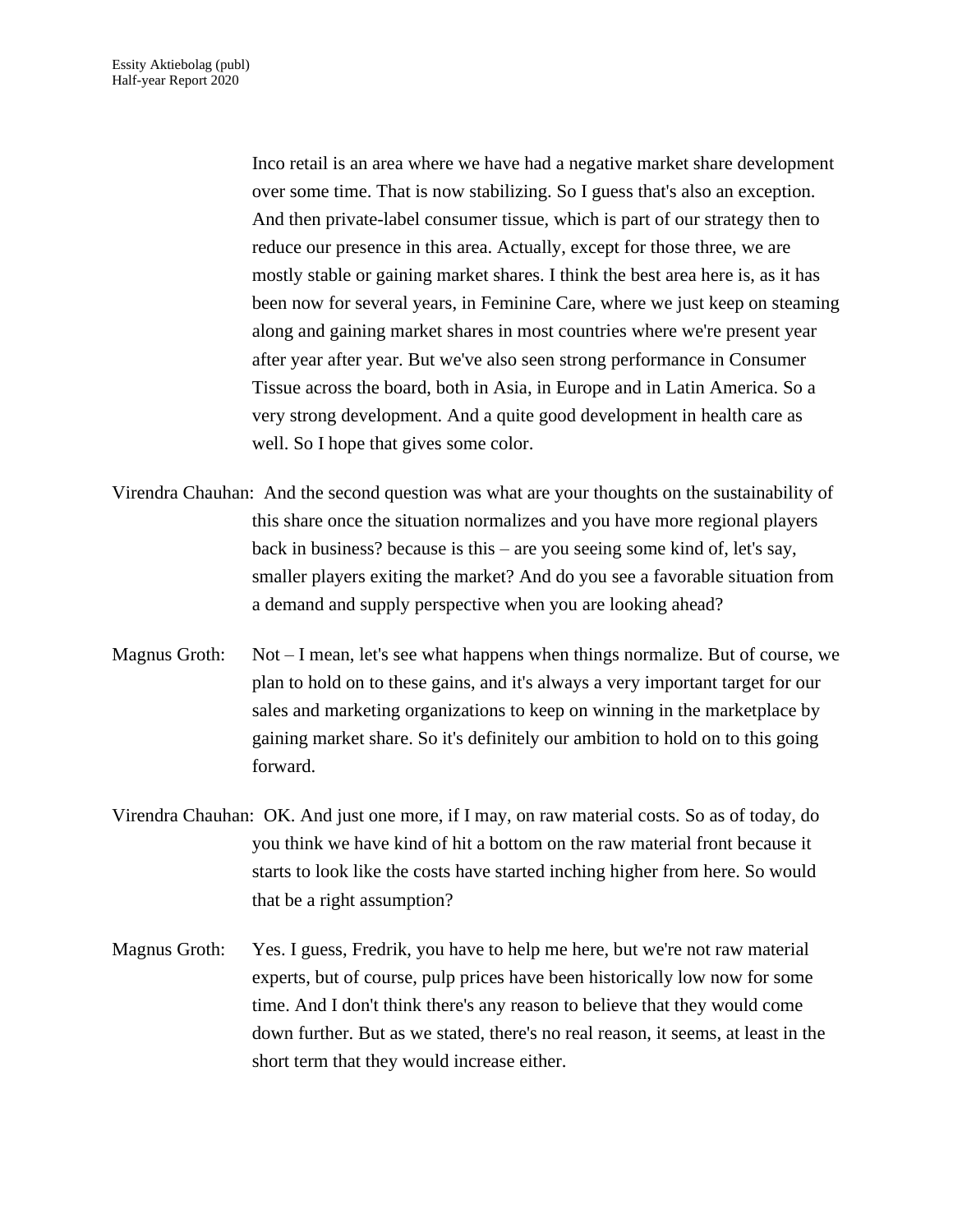And then when it comes to plastics, it's all related to oil based – to the oil price, which is very volatile and uncertain at this point in time.

Karri Rinta, Handelsbanken: Two questions. First, do you have any employees that are temporarily laid off outside North America as of today?

> And then secondly, you have mentioned a few examples of how the COVID-19 has had a positive impact on demand volumes, air dryers and then for replacing air dryers and then the household tissue. You also mentioned that you have seen a broad-based improvement in mix. Is it too early days? Or do you think that you can link the improvement in mix to COVID-19 as well? Meaning that consumers might be more inclined to buy branded products instead of the lowest-priced product in these uncertain times? And if so, do you think that, that will be a sustainable feature so that we would actually see up-trading rather than down-trading even when the worst of the crisis is over?

Magnus Groth: Yes. The last question, and I think it's too early to say. We've had a positive mix now for quite some time coming from a very ambitious innovation program, and we expect to continue that and hope that, that will continue to mix also going forward. In addition, we see mix improvements from also stepping out of the lower value parts of our different categories and focusing on the premium parts. So that's actually a change that we're doing. If there's a structural market change, I don't know.

> I would actually still expect the opposite in some markets. If we look back historically, for instance, in Latin America, there's typically been downtrading in times like this. So we still  $-I$  would still expect to see down-trading in several emerging markets. And we will have to manage that as best we can, of course, with a tiered assortment where we have a premium value and kind of in-between assortment to offer, and we're working very hard on that. So I think I cannot say what the impact of COVID will be yet, maybe in a year's time.

> Employees on - that are temporarily unemployed. We had some temporary unemployment in Germany and France, but I'm not sure if that was actually in the second quarter. I don't think so. That was mostly in the first quarter. So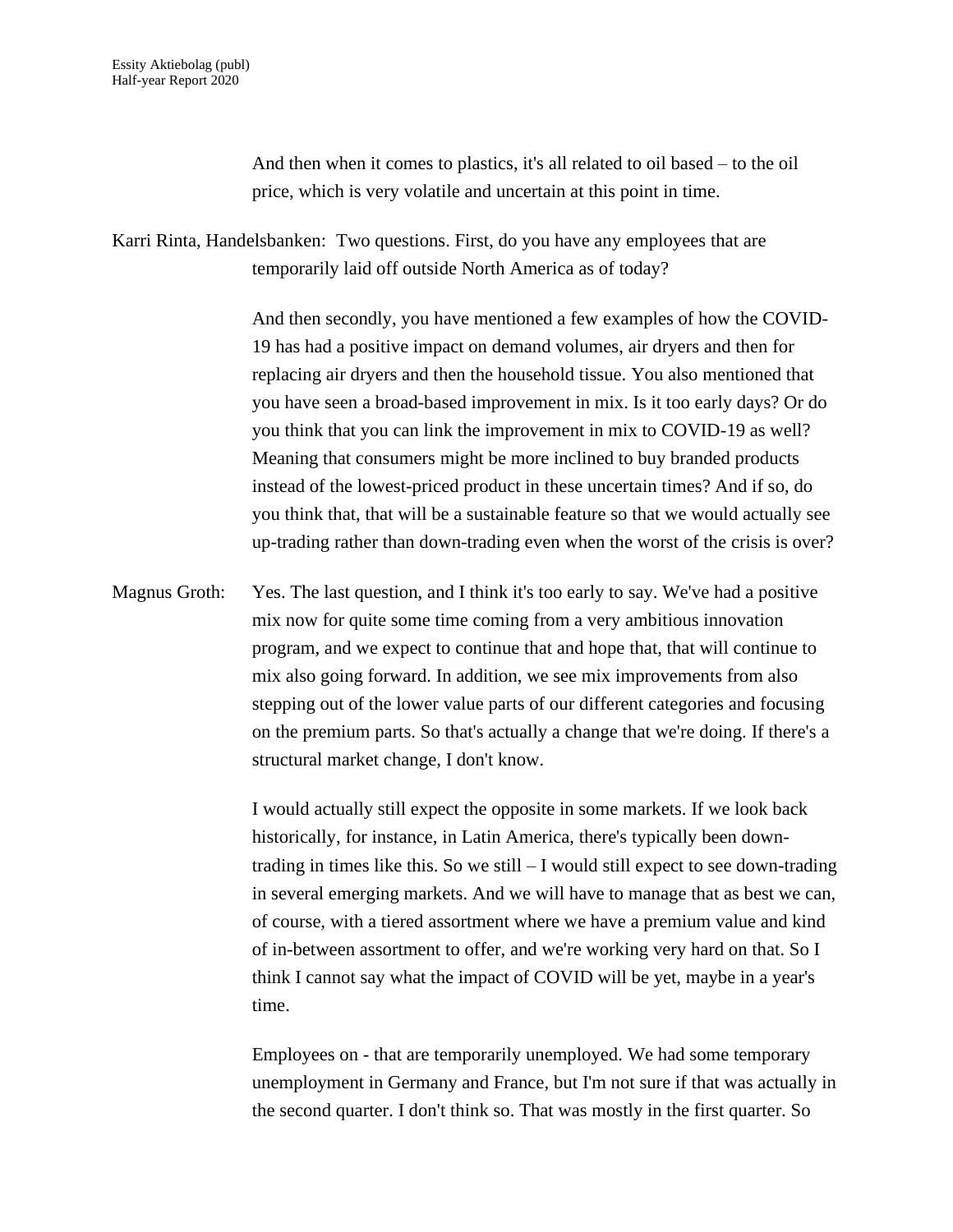currently, we have a temporary unemployment or furlough as it's called in – only in the U.S.

Anubhav Malhotra, Liberum: I just had one follow-up question on the baby diapers performance in the quarter. I know you commented on it already, but maybe a bit more color on what were the specific channels that you're talking about, where you saw significant decline? And have the consumer shopping patterns already normalized in terms of the channels, they are no longer working against you?

Magnus Groth: Yes. So typically, in Germany, a shopper would manage their weekly shopping by visiting five or six different stores. So they would buy their toilet tissue in 1 store, their bread in another store, and then they would – another specialty in the third store. Maybe they would go to a hard discounter, for instance, for baby diapers, and then they would buy the remainder in a normal supermarket.

> And of course, if you're only allowed to leave your home for one hour every day, you just go to the supermarket and buy everything from that channel. And if you feel then that some products are more expensive there or not the ones you want, you buy less. And of course, if those supermarkets don't carry our products, then that will hit our sales specifically, and this is exactly what has happened.

> So – and I think one example that which was quite temporary that is wellknown is that we supply all the baby diapers to Mercadona in Spain, for instance, which has a quite narrow assortment. And when shoppers then go to the general supermarket instead of Mercadona, that impacts our baby sales temporarily, but that's coming back again as the markets move out of lockdown.

Anubhav Malhotra: This was limited only to the private level part of the business, right?

Magnus Groth: Yes. Entirely to the private level part of the business.

Oskar Lindstrom, Danske Bank: I want to follow-up with a question about price increases in emerging markets. This is something you, I believe, mentioned in the Q1 conference call that the weakness in local currencies in a number of emerging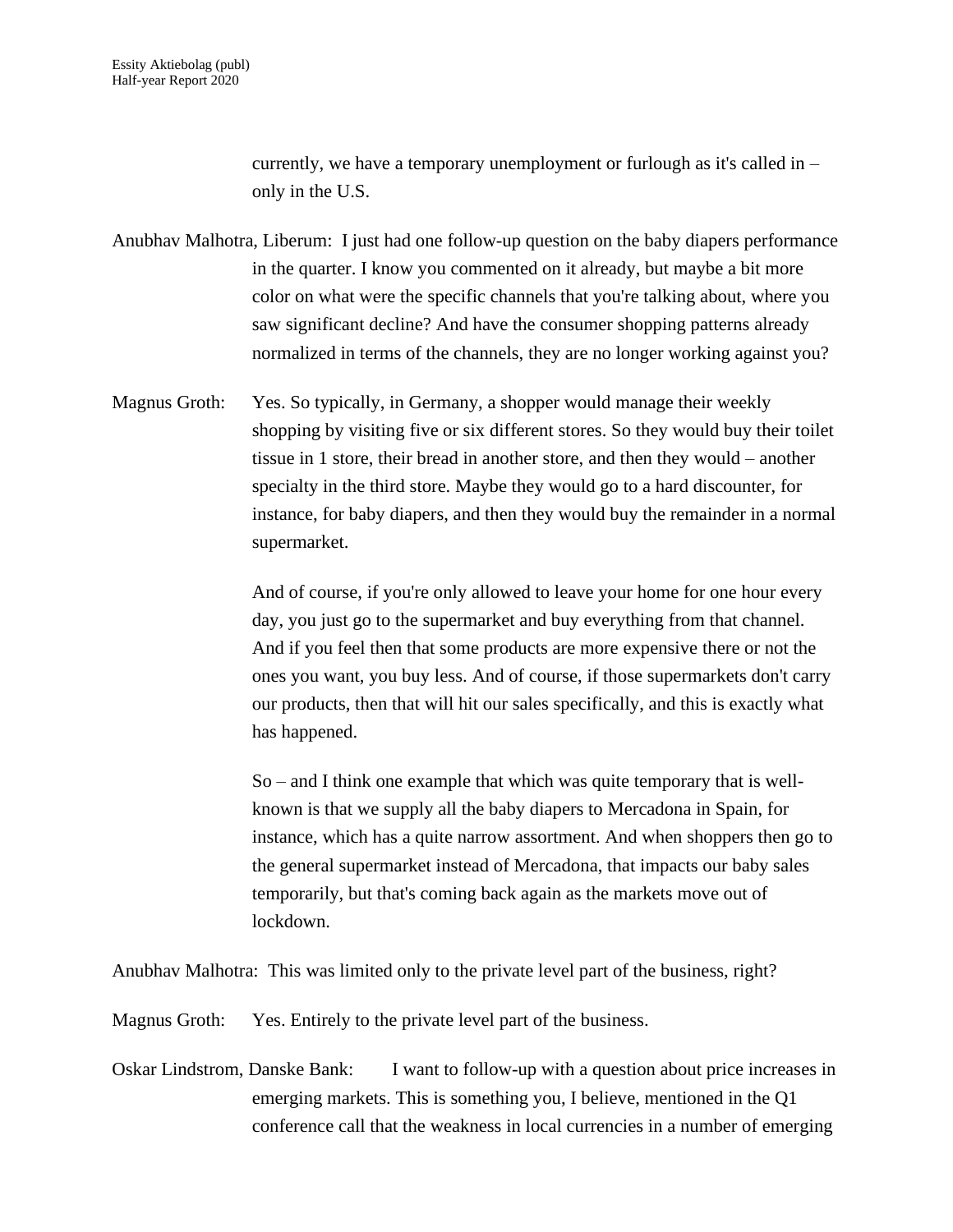markets required you to increase prices, local prices in those markets. How has that been going during the second quarter? And what's the progress sort of going into the third quarter?

- Magnus Groth: I think it's going well. So we are able to compensate, especially in Latin America, where we have the biggest impact. And we will continue to monitor how the currencies develop. But that's – as we have stated many times, it is possible to compensate for currency impacts on pricing by price increases. So no drama or no kind of big swings in that area.
- Oskar Lindstrom: So just my interpretation is this is something that has not been fully achieved or is not fully in the Q2 numbers. So at least in emerging markets, you should be seeing prices moving up in Q3.
- Magnus Groth: I think it's mostly reflected in the Q2 numbers. And in addition, as we spoke earlier about our – especially our Consumer Tissue margins are on an all-time high level. So there are also reasons to expect price pressure also in emerging markets going forward. So kind of how that plays out, I think, remains to be seen.
- Fredrik Rystedt: Oskar, we have already, as we have announced before, we've increased prices a couple of times already. So yes, they are already within the Q2 numbers and potentially further price increases, we will also do if necessary and if possible. So there is no change here. It's actually going as we have communicated before.
- Oskar Lindstrom: So I mean of the currency devaluations or weaknesses that we saw during Q1 as a result of COVID and, I guess, weak macro weakness in these emerging markets, how much of that have you been able to recover?
- Fredrik Rystedt: You mean from price increases, it's very, very difficult to give you an exact estimate. I think it's – there are lots of movements, but of course, the main impact is increased cost for input material. And then the positive aspect, of course, is the price increases that we have made in exactly that balance, yes, it's hard to say, Oskar, but we have been able to compensate. As we also have done in the past, there is always a bit of lag, but generally, we are good at compensating for it.